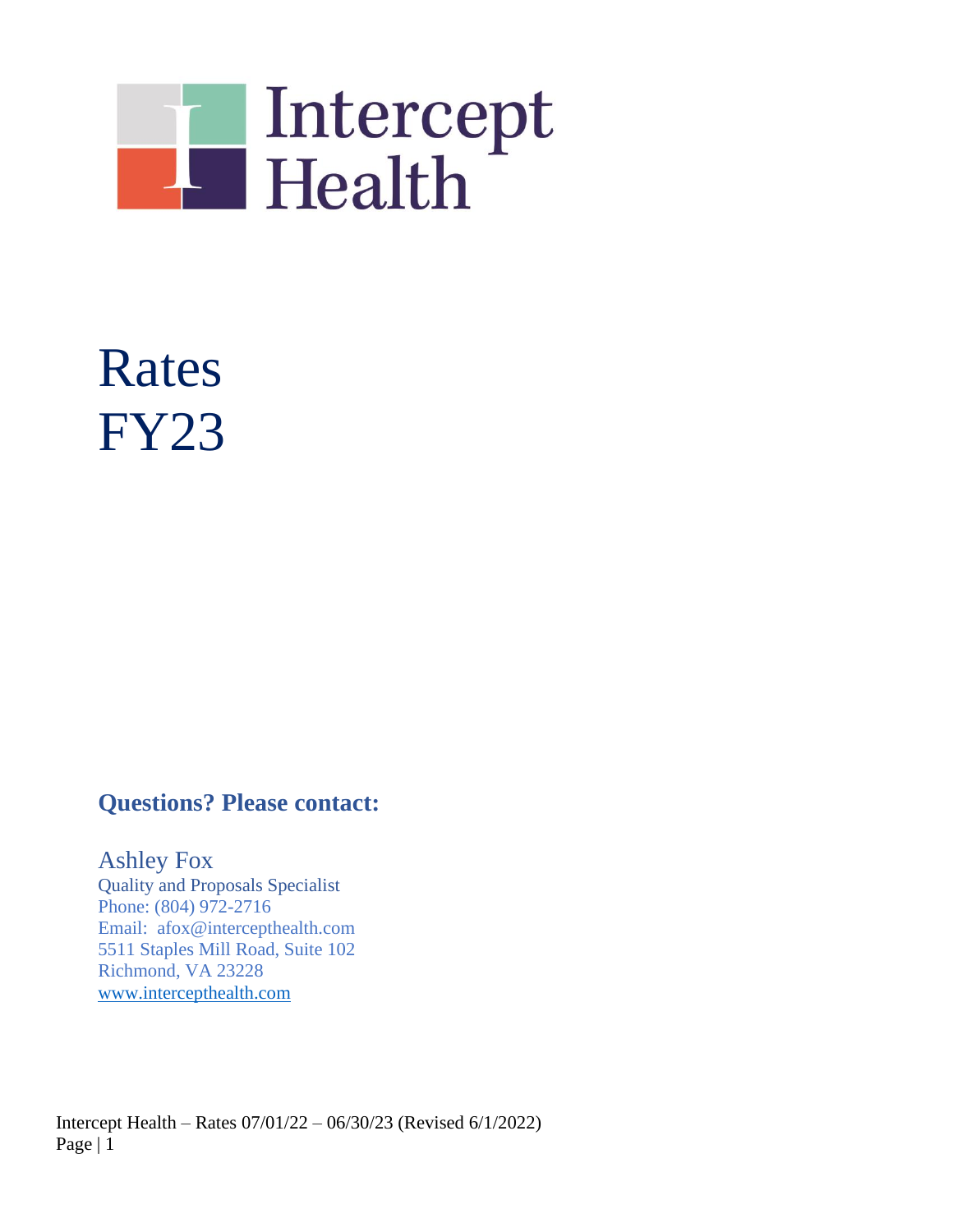| <b>Services</b>                                                                  | <b>Description</b>                           | <b>Rates/Units</b> |              |  |  |  |  |
|----------------------------------------------------------------------------------|----------------------------------------------|--------------------|--------------|--|--|--|--|
| <b>Community Homes</b>                                                           |                                              |                    |              |  |  |  |  |
|                                                                                  |                                              | Medicaid           | Non-Medicaid |  |  |  |  |
| <b>Community Homes for</b><br>Adolescents (QRTP Certified)                       | <b>Residential Room &amp; Board</b>          | Not covered        | \$245.00/day |  |  |  |  |
|                                                                                  | Therapeutic Behavioral Services <sup>4</sup> | \$164.50/day       | \$164.50/day |  |  |  |  |
|                                                                                  | <b>TOTAL Comprehensive Daily Rate</b>        |                    | \$409.50/day |  |  |  |  |
|                                                                                  |                                              |                    |              |  |  |  |  |
| <b>Community Homes for</b><br>Children (QRTP Certified)                          | <b>Residential Room &amp; Board</b>          | Not covered        | \$245.00/day |  |  |  |  |
|                                                                                  | Therapeutic Behavioral Services <sup>4</sup> | \$164.50/day       | \$164.50/day |  |  |  |  |
|                                                                                  | <b>TOTAL Comprehensive Daily Rate</b>        |                    | \$409.50/day |  |  |  |  |
|                                                                                  |                                              |                    |              |  |  |  |  |
| <b>FreshSTART Assessment &amp; Diagnostic</b>                                    |                                              |                    |              |  |  |  |  |
|                                                                                  |                                              | Medicaid           | Non-Medicaid |  |  |  |  |
| FreshSTART Assessment &<br><b>Diagnostic for Adolescents</b><br>(QRTP Certified) | Residential Room & Board                     | Not covered        | \$245.00/day |  |  |  |  |
|                                                                                  | Therapeutic Behavioral Services <sup>4</sup> | \$164.50/day       | \$164.50/day |  |  |  |  |
|                                                                                  | <b>Additional Daily Supervision</b>          | Not covered        | \$85.08/day  |  |  |  |  |
|                                                                                  | Diagnostic Services (Assessment/Evaluation)  | Not covered        | \$26.43/day  |  |  |  |  |
|                                                                                  | <b>TOTAL Programmatic Daily Rate</b>         |                    | \$521.01/day |  |  |  |  |
|                                                                                  | On-Site Education 12months/ M-F              |                    | \$216.34/day |  |  |  |  |
|                                                                                  | 1:1 Behavioral Aide (Targeted Assistance)    |                    | \$40/hour    |  |  |  |  |
|                                                                                  |                                              |                    |              |  |  |  |  |
| FreshSTART Assessment &<br>Diagnostic for Children<br>(QRTP Certified)           | <b>Residential Room &amp; Board</b>          | Not covered        | \$245.00/day |  |  |  |  |
|                                                                                  | Therapeutic Behavioral Services <sup>4</sup> | \$164.50           | \$164.50/day |  |  |  |  |
|                                                                                  | <b>Additional Daily Supervision</b>          | Not covered        | \$85.08/day  |  |  |  |  |
|                                                                                  | Diagnostic Services (Assessment/Evaluation)  | Not covered        | \$26.43/day  |  |  |  |  |
|                                                                                  | <b>TOTAL Programmatic Daily Rate</b>         |                    | \$521.01/day |  |  |  |  |
|                                                                                  | On-Site Education 12months/ M-F              |                    | \$216.34/day |  |  |  |  |
|                                                                                  | 1:1 Behavioral Aide (Targeted Assistance)    |                    | \$40/hour    |  |  |  |  |
|                                                                                  |                                              |                    |              |  |  |  |  |
| <b>Therapeutic Foster Care</b>                                                   |                                              |                    |              |  |  |  |  |
| <b>Foster Care Services</b>                                                      | Maintenance Basic 2 (0-4 years) <sup>6</sup> | \$521.00/month     |              |  |  |  |  |
|                                                                                  | Maintenance Basic 2 (5-12 yrs.) <sup>6</sup> | \$609.00/month     |              |  |  |  |  |
|                                                                                  | Maintenance Basic 2 (13+ yrs.) $^6$          | \$772.00/month     |              |  |  |  |  |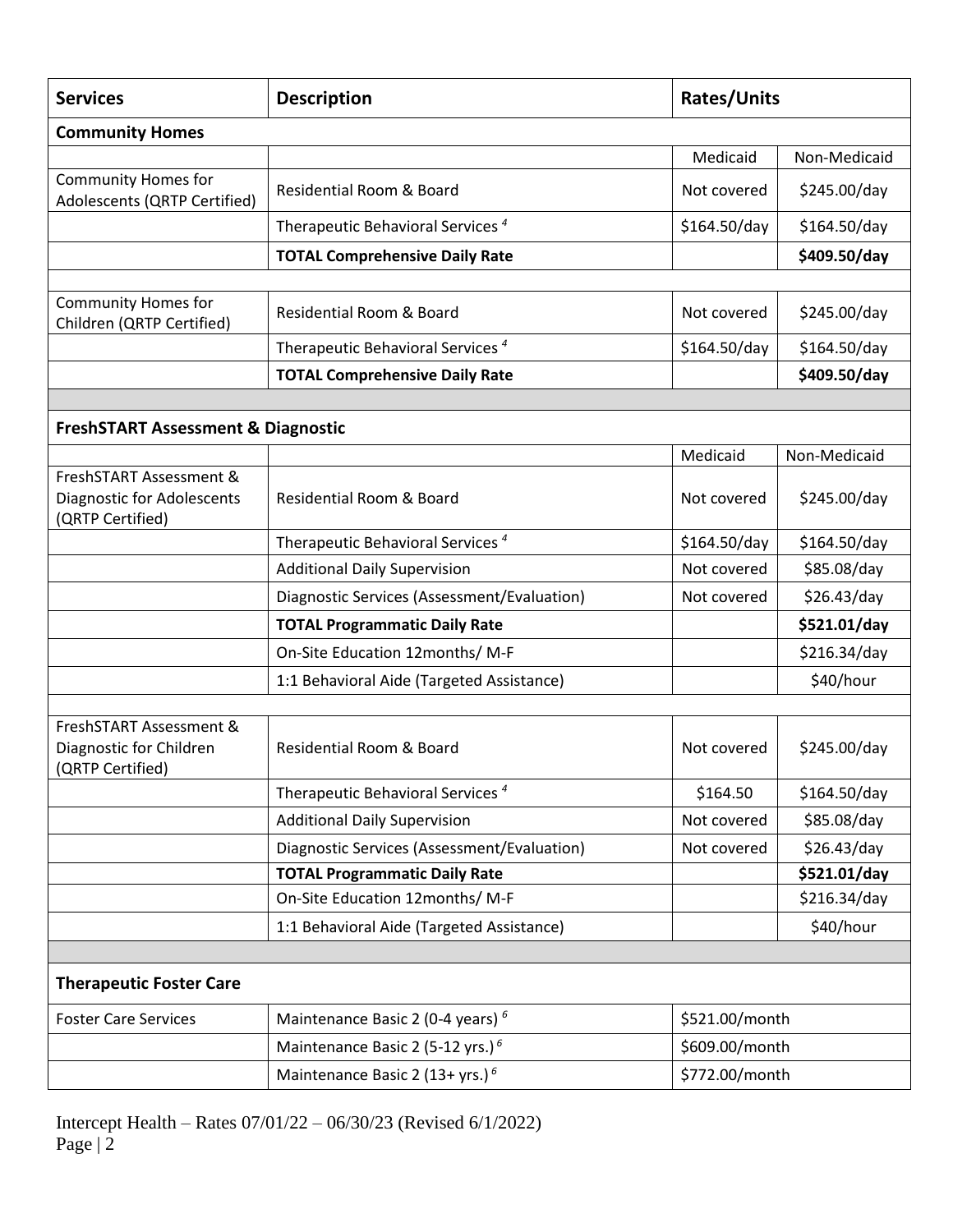|                                                             | Maintenance Enhanced 2                                                                     | Per VEMAT Score                                                     |  |  |  |  |  |
|-------------------------------------------------------------|--------------------------------------------------------------------------------------------|---------------------------------------------------------------------|--|--|--|--|--|
|                                                             | Private Foster Care Support Supervision and                                                | \$178.30/night                                                      |  |  |  |  |  |
|                                                             | Administration - Level 3 Intense                                                           |                                                                     |  |  |  |  |  |
|                                                             | Private Foster Care Support Supervision and                                                | \$165.78/night                                                      |  |  |  |  |  |
|                                                             | Administration - Level 2 Intermediate                                                      |                                                                     |  |  |  |  |  |
|                                                             | Private Foster Care Support Supervision and<br>Administration - Level 1 Therapeutic        | \$148.12/night                                                      |  |  |  |  |  |
|                                                             | <b>Assessment Treatment Level</b>                                                          | \$166.09/night                                                      |  |  |  |  |  |
|                                                             | Non-Therapeutic Rate                                                                       | \$90.56/night                                                       |  |  |  |  |  |
|                                                             | Treatment Foster Care Case Management <sup>4</sup>                                         | \$367.31/month                                                      |  |  |  |  |  |
|                                                             |                                                                                            |                                                                     |  |  |  |  |  |
| <b>Additional Foster Care</b><br>Services                   | <b>Infant Rate</b>                                                                         | \$496.00/month                                                      |  |  |  |  |  |
|                                                             | Pre-Placement Visitation (Overnight)                                                       | <b>NO CHARGE</b>                                                    |  |  |  |  |  |
|                                                             | <b>Maintenance Transportation 2</b>                                                        | \$36.05 each way                                                    |  |  |  |  |  |
|                                                             | Local Rate (less than 20 miles)                                                            |                                                                     |  |  |  |  |  |
|                                                             | Maintenance Transportation 2                                                               |                                                                     |  |  |  |  |  |
|                                                             | Distance Rate (20 miles & over)                                                            | \$1.80/mile                                                         |  |  |  |  |  |
|                                                             | Supportive In-Home                                                                         | \$67.50/hour                                                        |  |  |  |  |  |
|                                                             | Short-Term Foster Care Services (Community)                                                | Level 1: \$239.35/night<br>Level 2: \$246.66/night                  |  |  |  |  |  |
|                                                             | Respite Services (Internal)                                                                | \$68.85/night                                                       |  |  |  |  |  |
|                                                             | Therapeutic Aide (Community & School based)<br>(See Community-Based Sheet for description) | \$52.79/hour                                                        |  |  |  |  |  |
|                                                             | 360 Emergency Aide                                                                         | \$54.37/hour                                                        |  |  |  |  |  |
|                                                             | Psychiatric Stabilization (1:1)                                                            | LMHP - \$48.30 / 15 minutes<br>QMHP (A/C) - \$40.23 / 15<br>minutes |  |  |  |  |  |
|                                                             | Psychiatric Stabilization (2:1)                                                            | LMHP/QMHP (A/C/E) - \$85.83<br>/ 15 minutes                         |  |  |  |  |  |
|                                                             |                                                                                            |                                                                     |  |  |  |  |  |
| <b>YouthQuest Independent Living</b>                        |                                                                                            |                                                                     |  |  |  |  |  |
| Independent Living for 17<br>years and younger              | Independent Living Arrangement - Room & Board                                              | \$44.53/day                                                         |  |  |  |  |  |
|                                                             | Independent Living Services - Life and Social Skill<br>Training                            | \$202.45/day                                                        |  |  |  |  |  |
|                                                             | <b>TOTAL Comprehensive Daily Rate</b>                                                      | \$246.98/day                                                        |  |  |  |  |  |
|                                                             |                                                                                            |                                                                     |  |  |  |  |  |
| Independent Living for 18<br>years +                        | <b>Independent Living Services</b>                                                         | \$222.04/day                                                        |  |  |  |  |  |
|                                                             | YouthQuest Room and Board 6                                                                | \$644.00/month                                                      |  |  |  |  |  |
| YouthQuest for Moms and<br>Dads for 17 years and<br>younger | Independent Living Arrangement - Room & Board                                              | \$44.53/day                                                         |  |  |  |  |  |
|                                                             | Independent Living Services - Life and Social Skill<br><b>Training</b>                     | \$202.45/day                                                        |  |  |  |  |  |
|                                                             |                                                                                            |                                                                     |  |  |  |  |  |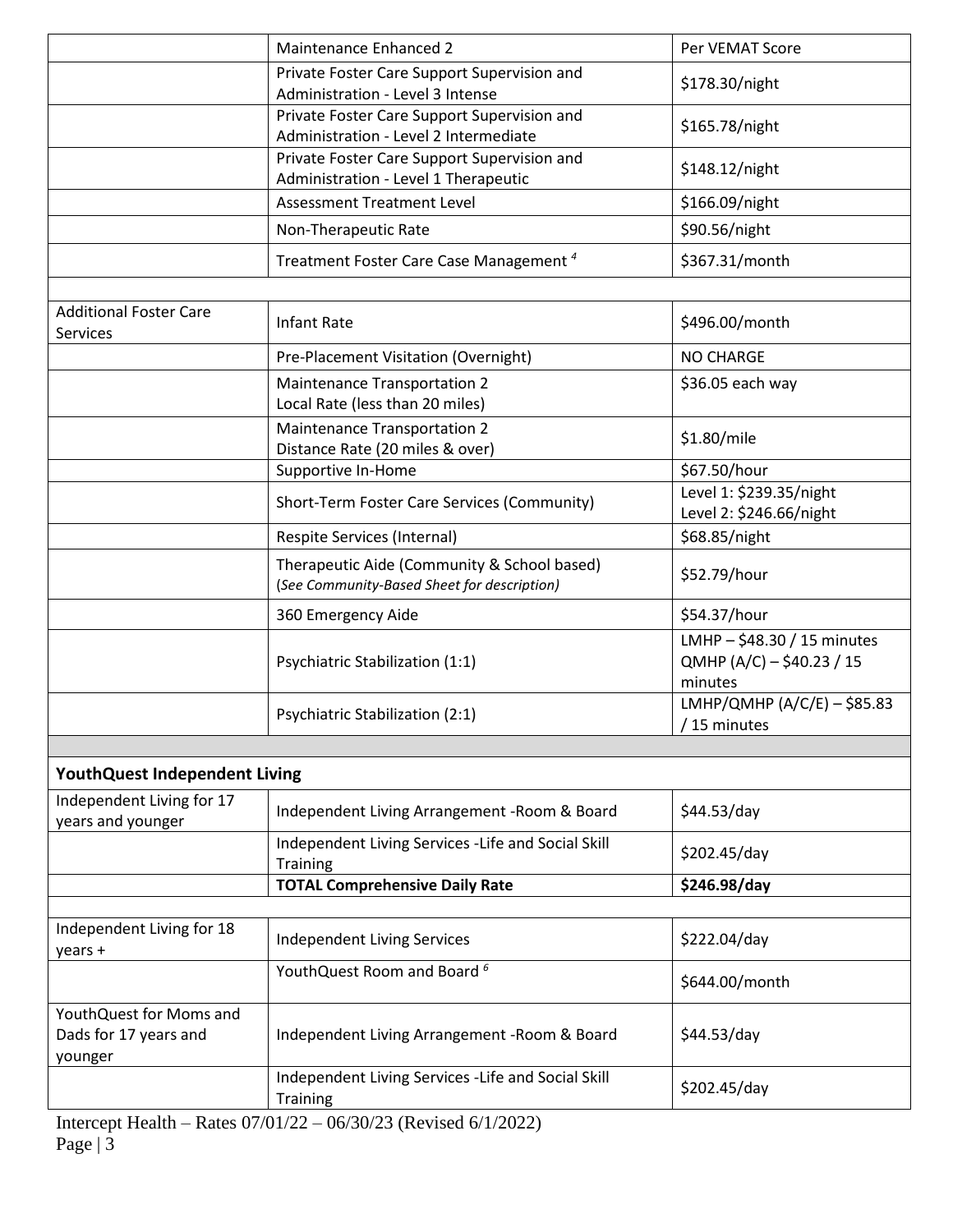|                                                | Pregnant and/or parenting 1 child                              | \$109.71/day                                                                              |
|------------------------------------------------|----------------------------------------------------------------|-------------------------------------------------------------------------------------------|
|                                                | <b>TOTAL Comprehensive Daily Rate</b>                          | \$356.69/day                                                                              |
|                                                |                                                                |                                                                                           |
| YouthQuest for Moms and<br>Dads for 18 years + | <b>Independent Living Services</b>                             | \$331.71/day                                                                              |
|                                                | YouthQuest Room and Board 6                                    | \$644.00/month                                                                            |
|                                                |                                                                |                                                                                           |
| YouthQuest Anywhere                            | YouthQuest Anywhere                                            | \$58.40/hour                                                                              |
|                                                |                                                                |                                                                                           |
| <b>Community Based Services</b>                |                                                                |                                                                                           |
|                                                | Intensive In-Home Services <sup>4</sup>                        | \$67.50/hour                                                                              |
|                                                | Supportive In-Home                                             | \$67.50/hour                                                                              |
|                                                | Mental Health Skill-Building 1,3, 4                            | Urban localities - \$102.38/unit<br>Rural localities - \$93.38/unit                       |
|                                                | <b>Parent Coaching</b>                                         | \$60.00/hour                                                                              |
|                                                | Therapeutic Day Treatment <sup>2,4</sup>                       | \$41.10/unit                                                                              |
|                                                | Raising Our Children: Home Based Parent Counseling<br>(ROC)    | \$78.00/hour                                                                              |
|                                                | Safety, Treatment, Action and You & Your Family<br>(STAY)      | \$72.10/hour                                                                              |
|                                                | Psychiatric Stabilization (1:1)                                | LMHP - \$48.30 / 15 minutes<br>QMHP (A/C) - \$40.23 / 15<br>minutes                       |
|                                                | Psychiatric Stabilization (2:1)                                | LMHP/QMHP (A/C/E) - \$85.83<br>/15 minutes                                                |
|                                                |                                                                |                                                                                           |
| <b>360 Transitional Solutions</b>              |                                                                |                                                                                           |
|                                                | 360 Therapeutic Aide                                           | \$52.79/hour                                                                              |
|                                                | 360 Emergency Aide                                             | \$54.37/hour                                                                              |
|                                                | 360 Transportation-Local Rate (less than 20 miles)             | \$36.05 each way                                                                          |
|                                                | 360 Transportation-Distance Rate (20 miles & over)             | \$1.80 per mile                                                                           |
|                                                |                                                                |                                                                                           |
| <b>ABA Services</b>                            |                                                                |                                                                                           |
|                                                | Initial Behavior Assessment <sup>4,5</sup>                     | BCBA - \$46.63 / 15 minutes<br>BCaBA - \$23.48 / 15 minutes                               |
|                                                | Direct ABA Services (1:1) 4,5                                  | RBT - \$25.00 / 15 minutes<br>BCBA - \$46.63 / 15 minutes<br>BCaBA - \$23.48 / 15 minutes |
|                                                | Group ABA Services (2-8 clients) 4,5                           | \$17.50 / 15 minutes per client                                                           |
|                                                | RBT Support in Group Environment (up tp 4 clients)             | \$100 per hour *with minimum<br>of 6 hours per day*                                       |
|                                                | Supervision/Program Development/Parent Training <sup>4,5</sup> | BCBA - \$46.63 / 15 minutes<br>BCaBA - \$23.48 / 15 minutes                               |
|                                                | Care Coordination <sup>4</sup>                                 | BCBA - \$46.63 / 15 minutes                                                               |
|                                                |                                                                |                                                                                           |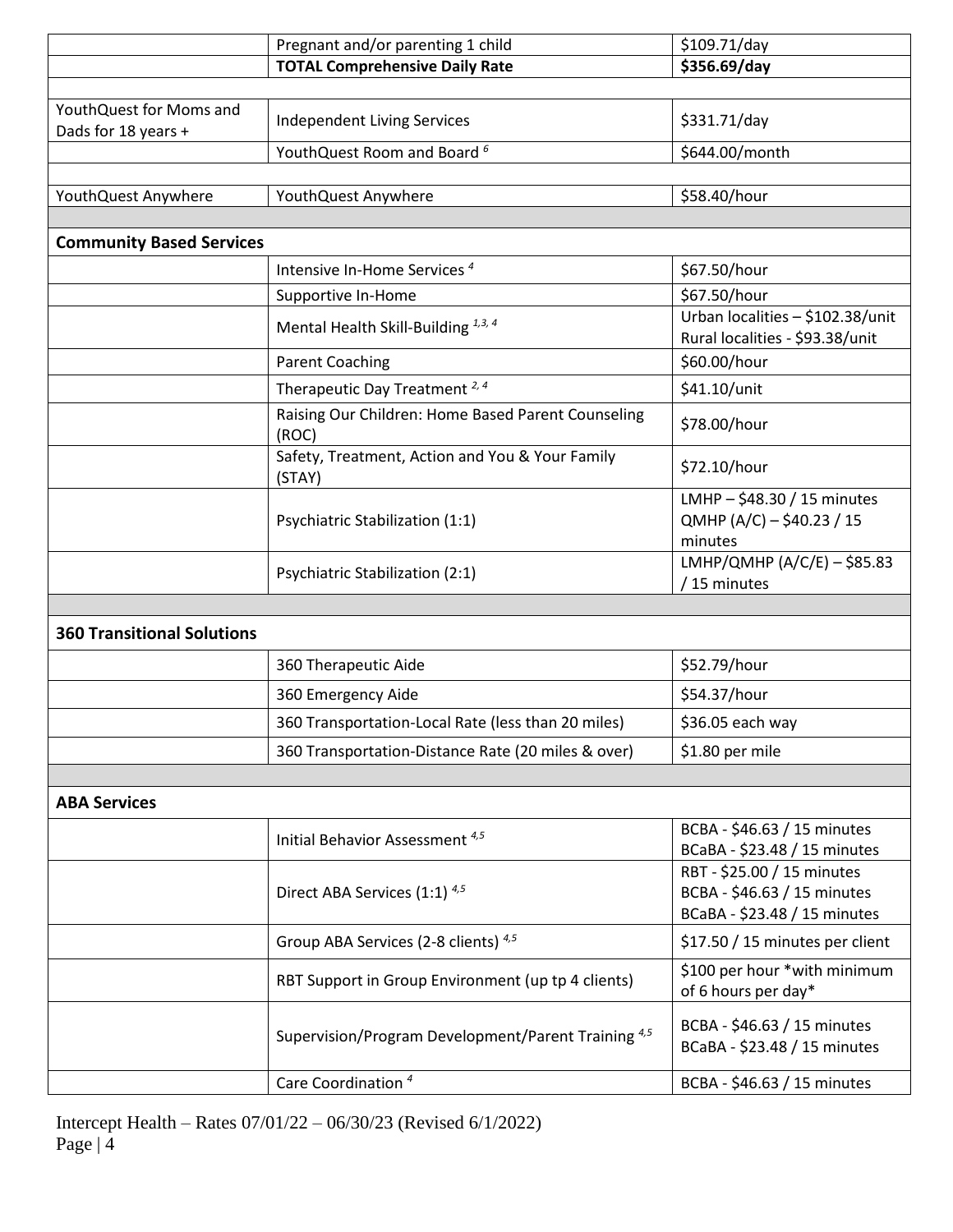|                                         |                                                                                                                                                                                                                                      | BCaBA - \$23.48 / 15 minutes            |
|-----------------------------------------|--------------------------------------------------------------------------------------------------------------------------------------------------------------------------------------------------------------------------------------|-----------------------------------------|
|                                         | ABA Coaching/Consulting by Tier 3 RBT/BCBA/BCaBA                                                                                                                                                                                     | \$25.00 / 15 minutes                    |
|                                         | Consultation and Supervision of ABA Services by<br><b>Licensed Staff</b>                                                                                                                                                             | BCBA - \$188/hour<br>BCaBA - \$125/hour |
|                                         | <b>Registered Behavior Technicians</b>                                                                                                                                                                                               | \$60/hour                               |
|                                         | Registered Behavior Technicians Supervision                                                                                                                                                                                          | \$125/hour                              |
|                                         |                                                                                                                                                                                                                                      |                                         |
| True North Health Clinic <sup>4,5</sup> |                                                                                                                                                                                                                                      |                                         |
| 90792                                   | Initial Psychiatric Medication Appointment (60 min)                                                                                                                                                                                  | \$210.00                                |
| 99214                                   | Follow up Psychiatric Medication Appointment (20<br>min)                                                                                                                                                                             | \$120.00                                |
| 99214 + 90833                           | Follow up Psychiatric Medication Appointment with<br>Brief Psychotherapy (30-45 min)                                                                                                                                                 | \$195.00                                |
| 90792                                   | Initial Suboxone Medication Appointment without<br>Induction (60 min)                                                                                                                                                                | \$210.00                                |
| H0014                                   | Initial Suboxone Medication Appointment with<br>Induction (80 min)                                                                                                                                                                   | \$300.00                                |
| 99214                                   | Follow up Suboxone Medication Appointment (20 min)                                                                                                                                                                                   | \$120.00                                |
| 99214 + 90833                           | Follow up Suboxone Medication Appointment with<br>Brief Psychotherapy (30 min)                                                                                                                                                       | \$195.00                                |
| 90791                                   | Initial Counseling Substance Abuse Assessment (60<br>min)                                                                                                                                                                            | \$150.00                                |
| 90837                                   | Follow up Substance Abuse Counseling Session (60<br>min)                                                                                                                                                                             | \$140.00                                |
| H0015                                   | Intensive Outpatient Program Counseling (3-hour<br>block) X 3 times per week X 12 weeks \$281.25 per 3-<br>hour block X 3 times per week = \$843.75 per week X 12<br>weeks = $$10,125.00$ (*length of time varies per<br>individual) | \$10,125.00                             |
| 90853                                   | Continue Care Group (60 min) (*frequency and length<br>of time varies per individual)                                                                                                                                                | \$55.00 per group                       |
| 90853                                   | Substance Abuse Group (60 min) (*length of time<br>varies per individual)                                                                                                                                                            | \$55.00                                 |
| H0006                                   | Substance Use Case Management                                                                                                                                                                                                        | \$276.75 per month                      |
| 99408, G0396, H0049                     | <b>SASSI</b>                                                                                                                                                                                                                         | \$35.00                                 |
| 80305                                   | Urine Drug Screen Cup (price per cup used)                                                                                                                                                                                           | \$20.00                                 |
| Varies                                  | Urine Drug Screen Confirmation or Oral Swab (Sent out<br>to Quest Diagnostics Lab) Patient can call 800-653-2205                                                                                                                     | Varies - Lab will bill patient          |
| 82075                                   | Alcohol (Ethanol) Breath Test                                                                                                                                                                                                        | \$10.00                                 |
| 81025                                   | Urine Pregnancy Test (price per test used)                                                                                                                                                                                           | \$10.00                                 |
| J code varies for type of drug          | Injection of Psychotropic medication                                                                                                                                                                                                 | \$25.00                                 |

*Notes: 1 - Unit is defined as 1-2.99 Hrs. Daily (1Unit), 3-4.99 hrs. (2 Units), 5-6.99 hrs. (3 Units), 7+ (4 Units)*

*2- Unit is defined as 2-2.99 Hrs. Daily (1Unit), 3-4.99 hrs. (2 Units), 5+ (3 Units)*

*3- Reimbursement rate is county specific (Rural vs. Urban)*

*4- Medicaid Reimbursable service*

*5- Commercial Insurance reimbursable service*

*6- State determined Rate – This rate could be adjusted based on any adjustments to meet State Mandates or Guidelines*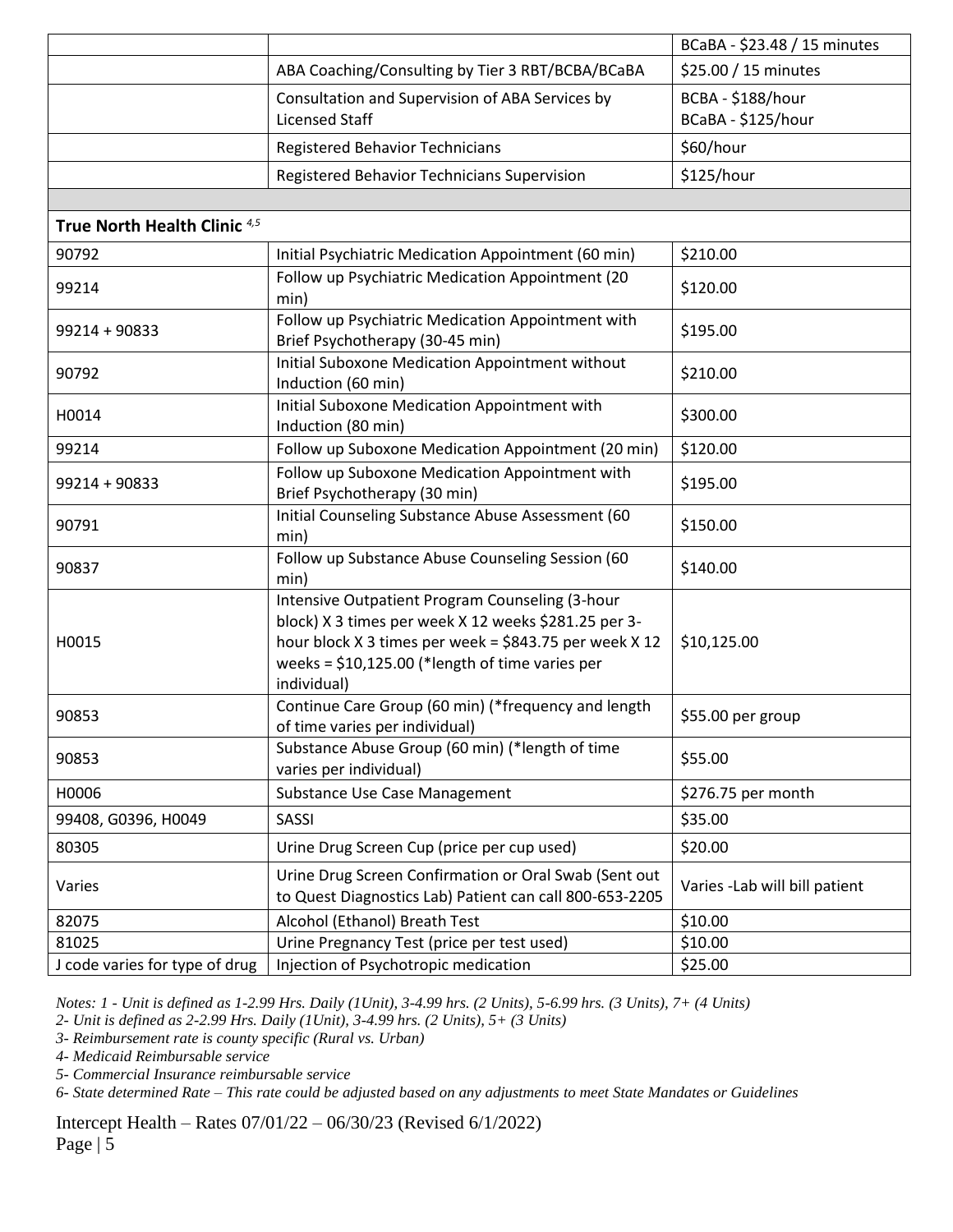### **Group Homes for Boys:**

*Carriage House Shenandoah House Independence House*

# **Group Homes for Girls:**

*Providence House Spring House Autumn House*

Intercept Health's Community Homes are QRTP approved*<sup>2</sup>* , Level-B Group homes for males and females, ages 12-19 years. Our homes are spacious, comfortable, community based, and provide a natural environment for treatment. Our community homes work with a variety of psychiatric diagnoses and behavioral disorders, including sexually reactive behavior. Our structured therapeutic milieu promotes pro-social behavior, selfesteem, emotional stability, personal accountability, and character building, while teaching the life skills necessary to become productive and responsible young men and women.

# **Comprehensive Daily Rate Breakdown:**

|                                                                                                            | <b>Medicaid Approved</b> | <b>Non-Medicaid</b> |  |  |  |
|------------------------------------------------------------------------------------------------------------|--------------------------|---------------------|--|--|--|
| Residential Room & Board<br>Includes semi-private room, 3 meals per day,<br>snacks and personal care items | not covered              | \$245.00            |  |  |  |
| Daily Supervision (Therapeutic Behavioral Services) 1 \$164.50                                             |                          | \$164.50            |  |  |  |
| <b>Total Comprehensive Daily Rate</b>                                                                      |                          | \$409.50            |  |  |  |

- *1.* For Medicaid-eligible residents, Daily Supervision/Therapeutic Behavioral Services for Children and Adolescents under age 21 (Level B) are reimbursed by Virginia Medicaid at the rate of \$164.50 per day. The Procedure Codes are H2020-HW (CSA) and H2020-HK (non-CSA). Daily supervision includes a 1:4 staff to resident ratio as during awake hours and 1:8 staff to resident ratio during sleeping hours*.*
- *2.* A Qualified Residential Treatment Program (QRTP) is a new designation of non-family based placements by the Administration for Children and Families (ACF). QRTPs serve children with specific treatment needs who need short term placement out of their home. Upon implementation of Family First in Virginia, Title IV-E funds can only be used for non-family based placements which are designated as QRTPs. The QRPT status of Intercept's Community homes can be found at: https://familyfirstvirginia.com/foster\_care/qrtp\_applicants.html, listed by the house name.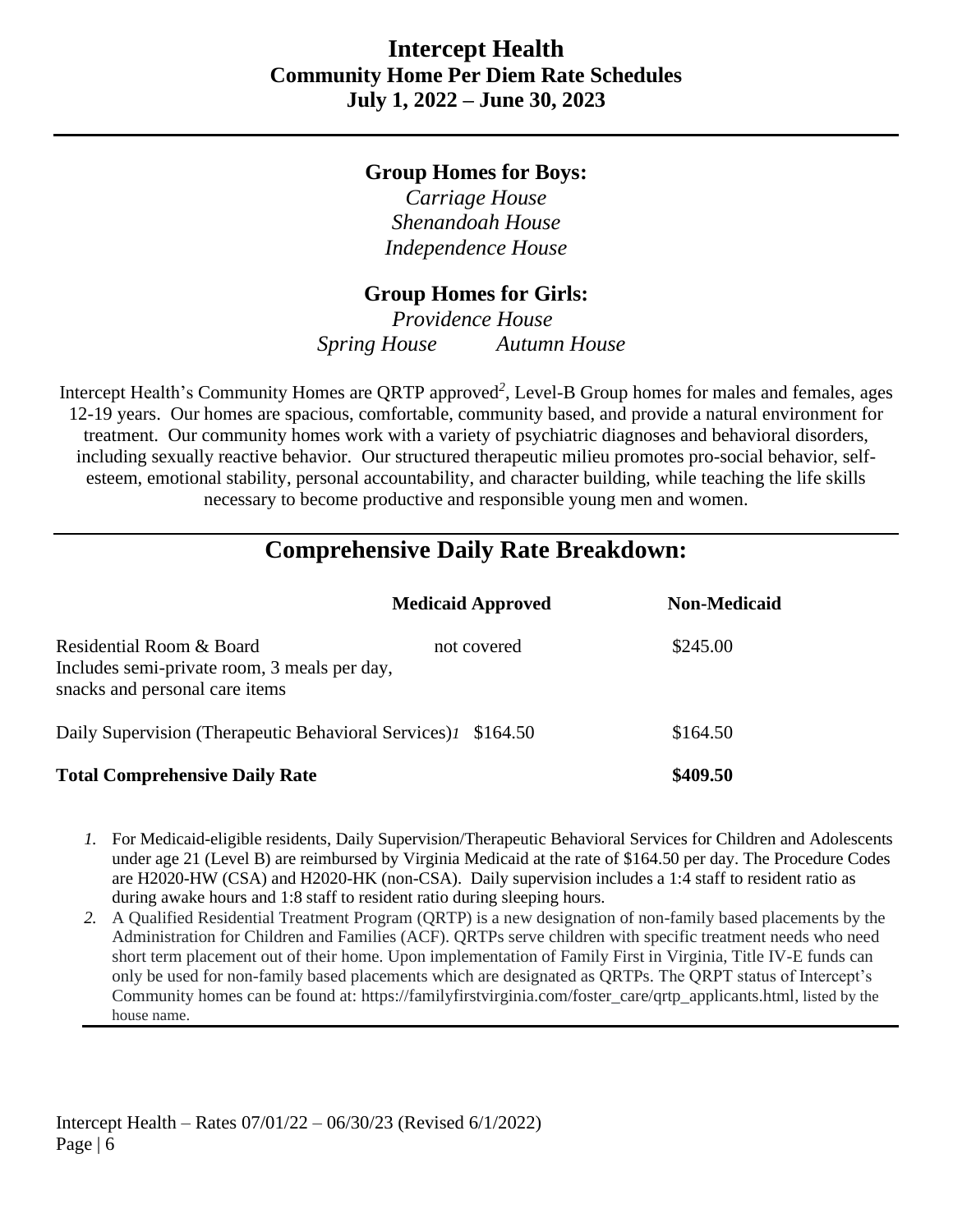# **Intercept Health Children's Community Home Per Diem Rate Schedules July 1, 2022 – June 30, 2023**

# **Children's Community Home: Shire House**

Intercept Health's Children's QRTP approved *2* , Level-B Community Home is designed to treat males and females, ages 7-12 years. We create a comfortable and supportive environment for our young clients to receive the treatment they need to successfully transition into a family setting. Children with psychiatric disorders relating to mood instability, conduct issues or even sexual reactive behaviors will receive weekly individual and group therapy with a licensed or licensed-eligible clinician. Family engagement will be a priority so that natural supports are maintained and placement in a family setting can be achieved. In addition, they will be provided a structured, therapeutic milieu that will include age-appropriate psycho-educational groups, mixed with fun recreation activities daily that will be catered to each client's identified treatment goals.

# **Comprehensive Daily Rate Breakdown:**

| Residential Room & Board<br>Includes semi-private room, 3 meals per day,<br>snacks and personal care items | <b>Medicaid Approved</b><br><b>Not Covered</b> | <b>Non-</b> Medicaid<br>\$245.00 |
|------------------------------------------------------------------------------------------------------------|------------------------------------------------|----------------------------------|
| Daily Supervision (Therapeutic Behavioral Services) <sup><math>I</math></sup>                              | \$164.50                                       | \$164.50                         |
| <b>Total Comprehensive Daily Rate</b>                                                                      |                                                | \$409.50                         |

- *1.* For Medicaid-eligible residents, Daily Supervision/Therapeutic Behavioral Services for Children and Adolescents under age 21 (Level B) are reimbursed by Virginia Medicaid at the rate of \$164.50 per day. The Procedure Codes are H2020-HW (CSA) and H2020-HK (non-CSA). Daily supervision includes a 1:4 staff to resident ratio as during awake hours and 1:8 staff to resident ratio during sleeping hours.
- *2.* A Qualified Residential Treatment Program (QRTP) is a new designation of non-family based placements by the Administration for Children and Families (ACF). QRTPs serve children with specific treatment needs who need short term placement out of their home. Upon implementation of Family First in Virginia, Title IV-E funds can only be used for non-family based placements which are designated as QRTPs. The QRPT status of Intercept's Community homes can be found at: https://familyfirstvirginia.com/foster\_care/qrtp\_applicants.html, listed by the house name.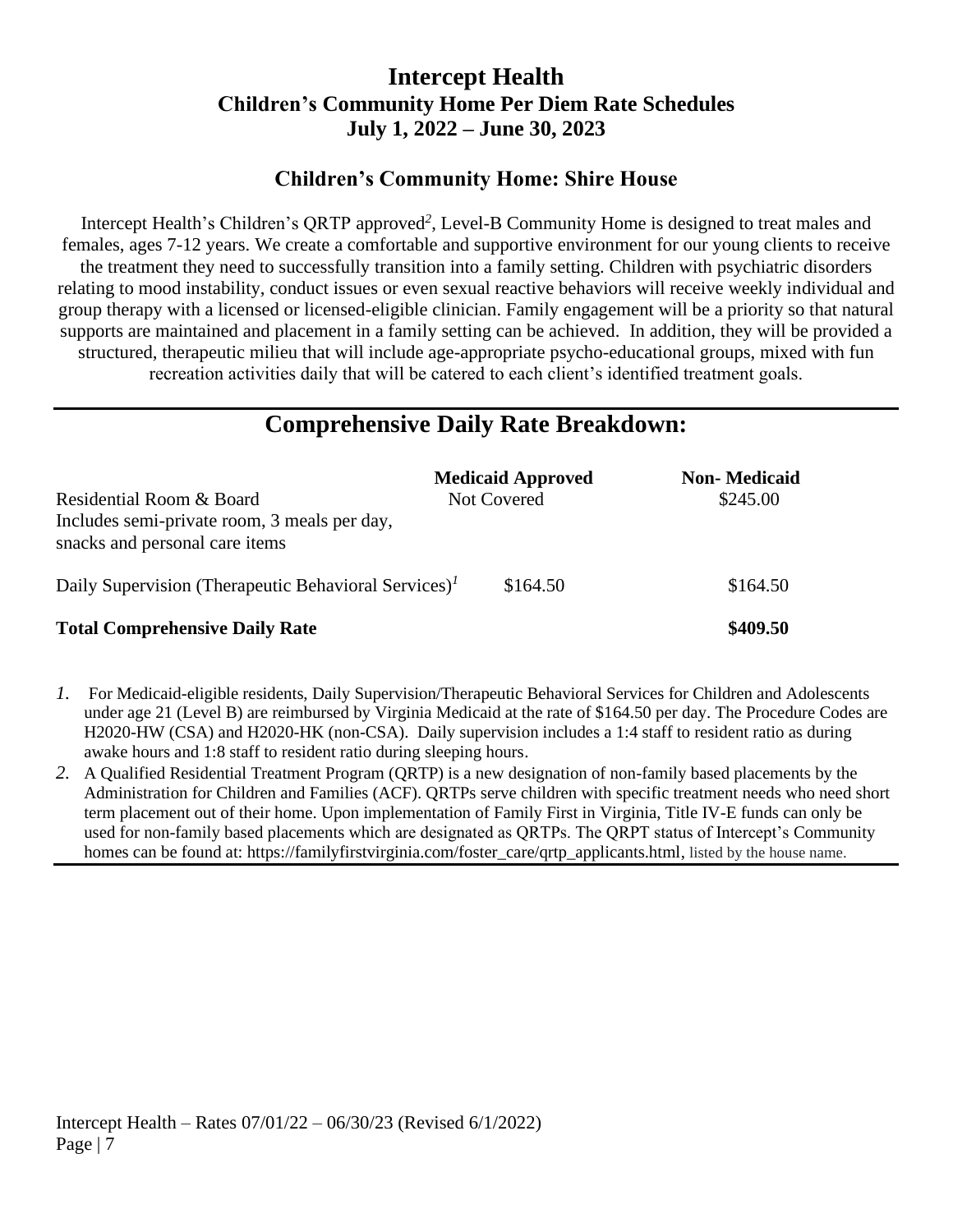# **Intercept Health FreshSTART Assessment & Diagnostic Home for Adolescents Per Diem Rate Schedules July 1, 2022 – June 30, 2023**

*Gateway House Fountain House*

**FreshSTART for Boys FreshSTART for Girls**

# **Comprehensive Daily Rate Breakdown:**

|                                                                                                               | <b>Medicaid approved</b> | <b>Non-Medicaid</b> |
|---------------------------------------------------------------------------------------------------------------|--------------------------|---------------------|
| Residential Room & Board<br>Includes semi-private room, 3 meals per day,<br>snacks and personal care items    | Not Covered              | \$245.00            |
| Daily Supervision (Therapeutic Behavioral Services) <sup>1</sup><br>Additional Daily Supervision <sup>2</sup> | \$164.50<br>Not Covered  | \$164.50<br>\$85.08 |
| Diagnostic Services (Assessment/Evaluation)                                                                   | Not Covered              | \$26.43             |
| <b>Total Programmatic Daily Rate</b>                                                                          |                          | \$521.01            |
| <b>On-Site Education</b><br>$(12$ -month school year / M-F and enrichment days) 3                             |                          | \$216.34            |
| <b>Total Education Daily Rate (M-F)</b>                                                                       |                          | \$216.34            |
| <b>Optional Services</b><br>1:1 Behavioral Aide (Targeted Assistance)                                         |                          | \$40/hour           |

| 1.1 Dellaviolal Alge (Targeted Assistance)  | ັ⊎ <del>⊥</del> ∪⊬⊥⊔∪u       |
|---------------------------------------------|------------------------------|
| Speech $&$ Language per IEP (each session)  | (based on external provider) |
| Occupational Therapy per IEP (each session) | (based on external provider) |

#### **Assessment Options**

**● Psychological Testing -** Included in A&D Track; not included in 30-day Stabilization Track; Testing may include Cognitive, Personality/MSE, ADOS-2 testing, Educational testing based on appropriateness.

• Cognitive assessments include administration of a valid IQ test (e. g. WISC, WAIS, WJ COG,

DTLA), as well as supplemental testing as needed. For example, this might include tests of

executive functioning, memory, language, fine motor skills.

• Personality/MSE assessments include structured clinical interviews and mental status examination and other measures tailored to client needs, for example, behavioral and symptomatic questionnaire and assessments based on clinical presentation may include, but are not limited to use of tools such as Behavioral and Emotional Rating Scale (BERS-2), Casey Life Skills Assessment, Youth Resiliency Checklist, Strengths and Needs Assessment (SNA), Severity Measure for Generalized Anxiety Disorder, Affective Reactivity Index, Beck Depression Inventory, as well as projective techniques such as Rorschach Inkblots, Incomplete Sentences, and personality testing (MMPI-Adolescent)

• Autism Diagnostic Observation Schedule-Second Edition (ADOS-2) is an activity-based assessment administered by trained clinicians to evaluate communication skills, social interaction, and imaginative use of materials in individuals who are suspected to have autism spectrum disorder

• Educational testing includes administration of a valid, standardized achievement test battery (e.g. WIAT, WJ ACH), as well as supplemental testing as needed.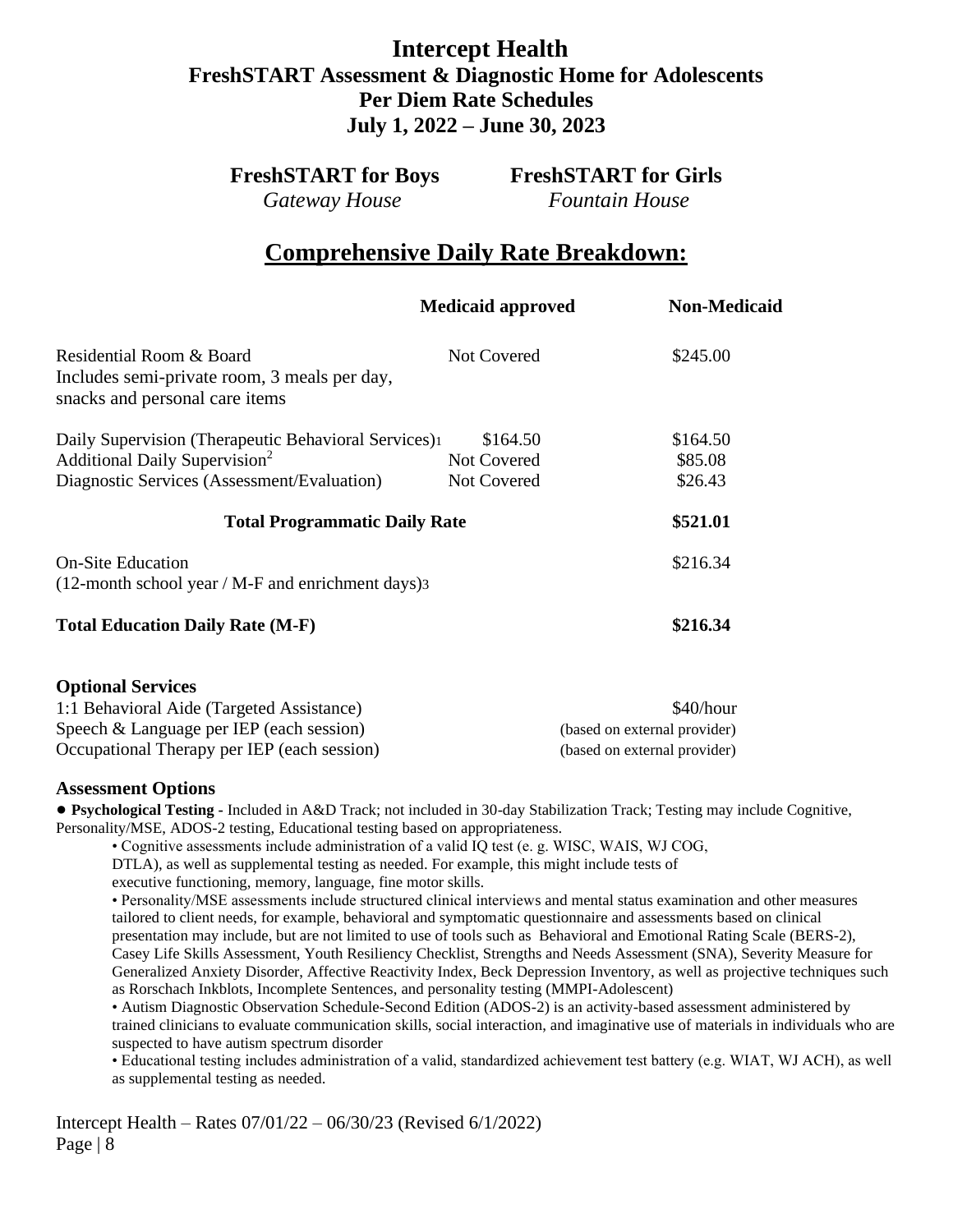- **Sexual Offense Assessment (i.e. J-SOAP, SAI, Phase Questionnaire) -** Included as appropriate
- **Psycho-Sexual Evaluation -**Based on external provider
- **● Genogram -** Included in A&D Track; not included in 30-day Stabilization Track
- **Physical Examination -** Based on external provider unless covered by insurance
- **Dental Examination -** Based on external provider unless covered by insurance

1. For Medicaid-eligible residents, Daily Supervision/ Therapeutic Behavioral Services for Children and Adolescents under age 21 (Level B) are reimbursed by Virginia Medicaid at the rate of \$164.50 per day. The Procedure Codes are H2020-HW (CSA) and H2020- HK (non-CSA).

2. Additional Daily Supervision includes increased staffing patterns to provide adequate sight and sound supervision while completing the assessment and evaluating "what is and is not working" for the youth. This fee is associated with increased clinical support, increased staffing patterns, and on-going observations in order to make adjustments to the behavior support program based on the youth's individual strengths and needs.

3. FreshSTART believes in teaching to the whole child and developing students into fulfilling adults who are a benefit for their potential communities. We do this by including enrichment days into the yearly school calendar to ensure the learning experience for students encompasses traditional and character education. Enrichment days will promote critical thinking and problem-solving skills, improve student's ability to concentrate, and make learning more meaningful, valuable, and rewarding. Enrichment days will be led with kinesthetic learning activities that are fun, which helps students to become more engaged in their learning and retain more information.

Note: FreshSTART is an approved Qualified Residential Treatment Program (QRTP). QRTP is a new designation of non-family based placements by the Administration for Children and Families (ACF). QRTPs serve children with specific treatment needs who need short term placement out of their home. Upon implementation of Family First in Virginia, Title IV-E funds can only be used for nonfamily based placements which are designated as QRTPs. The QRPT status of Intercept's FreshSTART homes can be found at: https://familyfirstvirginia.com/foster\_care/qrtp\_applicants.html, listed by the house name.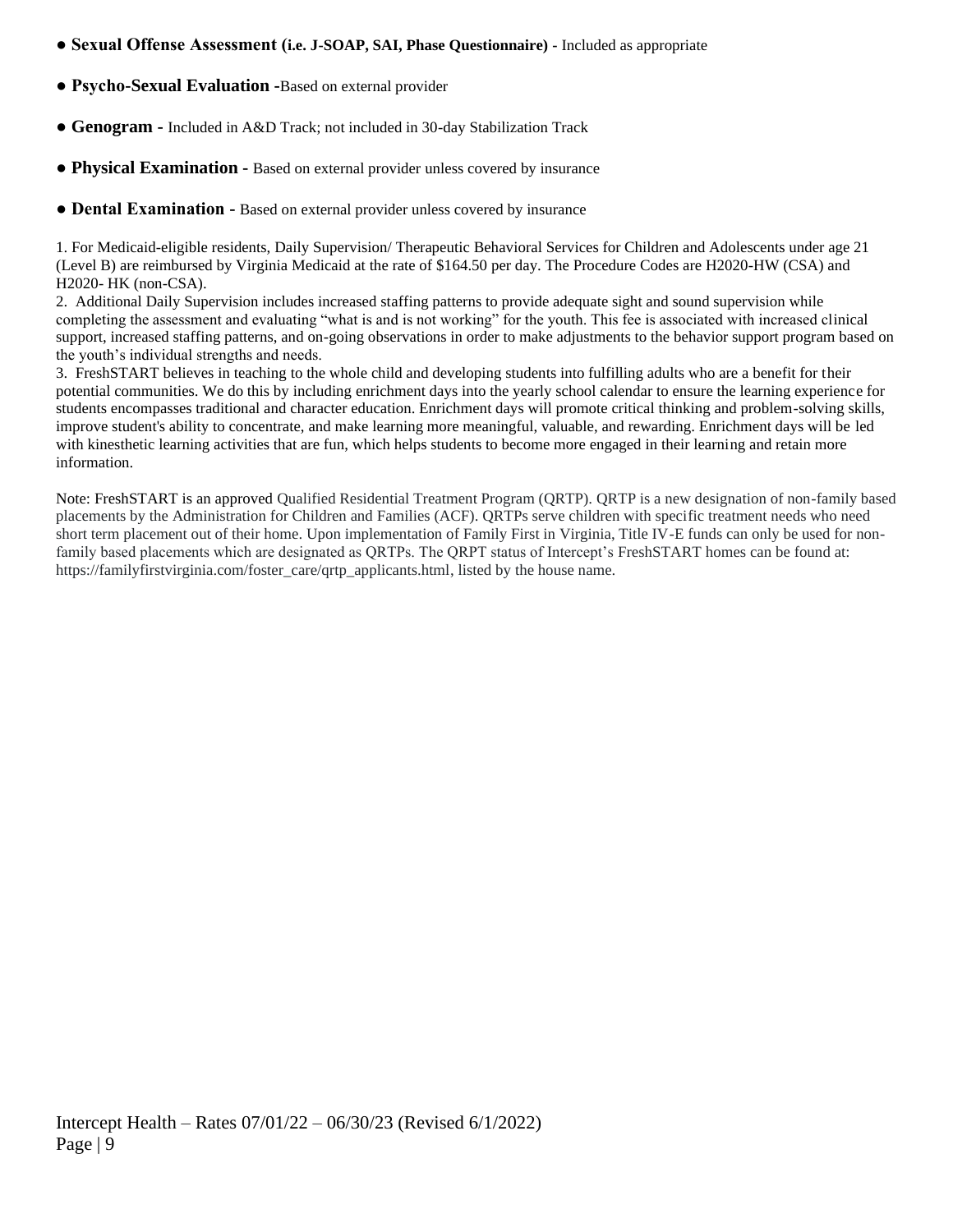# FreshSTART Academy: 2022-2023 ACADEMIC CALENDAR

|                |              |                | <b>AUGUST 2022</b>        |                |    | 23                |  |             |    |                |                       | <b>SEPTEMBER 2022</b>      |                | 21                |  |                         |    | <b>OCTOBER 2022</b><br>21 |                |                                  |    |                    |
|----------------|--------------|----------------|---------------------------|----------------|----|-------------------|--|-------------|----|----------------|-----------------------|----------------------------|----------------|-------------------|--|-------------------------|----|---------------------------|----------------|----------------------------------|----|--------------------|
| S              | M            | Т              | W                         | <b>TH</b>      | F  | S                 |  | S           | M  | Τ              | W                     | ТH                         | F              | S                 |  | S                       | M  |                           | W              | <b>TH</b>                        | F  | $\sf S$            |
|                | $\mathbf{1}$ | $\overline{2}$ | 3                         | 4              | 5  | 6                 |  |             |    |                |                       | 1                          | $\overline{2}$ | 3                 |  |                         |    |                           |                |                                  |    | $\mathbf 1$        |
| 7              | 8            | 9              | 10                        | 11             | 12 | 13                |  | 4           | 5  | 6              | 7                     | 8                          | 9              | 10                |  | 2                       | 3  | 4                         | 5              | 6                                | 7  | 8                  |
| 14             | 15           | 16             | 17                        | 18             | 19 | 20                |  | 11          | 12 | 13             | 14                    | 15                         | 16             | 17                |  | 9                       | 10 | 11                        | 12             | 13                               | 14 | 15                 |
| 21             | 22           | 23             | 24                        | 25             | 25 | 27                |  | 18          | 19 | 20             | 21                    | 22                         | 23             | 24                |  | 16                      | 17 | 18                        | 19             | 20                               | 21 | 22                 |
| 28             | 29           | 30             | 31                        |                |    |                   |  | 25          | 26 | 27             | 28                    | 29                         | 30             |                   |  | 23                      | 24 | 25                        | 26             | 27                               | 28 | 29                 |
|                |              |                |                           |                |    |                   |  |             |    |                |                       |                            |                |                   |  | 30                      | 31 |                           |                |                                  |    |                    |
|                |              |                |                           |                |    |                   |  |             |    |                |                       |                            |                |                   |  |                         |    |                           |                |                                  |    |                    |
| S              | M            |                | <b>NOVEMBER 2022</b><br>W | TH             | F  | 20<br>S           |  | S           | M  |                | W                     | <b>DECEMBER 2022</b><br>TН | F              | 20<br>S           |  | S                       | M  |                           | W              | <b>JANUARY 2023</b><br><b>TH</b> | F  | 21<br>$\mathsf{S}$ |
|                |              | $\mathbf 1$    | 2                         | 3              | 4  | 5                 |  |             |    |                |                       | 1                          | 2              | 3                 |  | 1                       | 2  | 3                         | $\overline{4}$ | 5                                | 6  | $\overline{7}$     |
| 6              | 7            | 8              | 9                         | 10             | 11 | 12                |  | 4           | 5  | 6              | 7                     | 8                          | 9              | 10                |  | 8                       | 9  | 10                        | 11             | 12                               | 13 | 14                 |
| 13             | 14           | 15             | 16                        | 17             | 18 | 19                |  | 11          | 12 | 13             | 14                    | 15                         | 16             | 17                |  | 15                      | 16 | 17                        | 18             | 19                               | 20 | 21                 |
| 20             | 21           | 22             | 23                        | 24             | 25 | 26                |  | 18          | 19 | 20             | 21                    | 22                         | 23             | 24                |  | 22                      | 23 | 24                        | 25             | 26                               | 27 | 28                 |
| 27             | 28           | 29             | 30                        |                |    |                   |  | 25          | 26 | 27             | 28                    | 29                         | 30             | 31                |  | 29                      | 30 | 31                        |                |                                  |    |                    |
|                |              |                |                           |                |    |                   |  |             |    |                |                       |                            |                |                   |  |                         |    |                           |                |                                  |    |                    |
|                |              |                |                           |                |    |                   |  |             |    |                |                       |                            |                |                   |  |                         |    |                           |                |                                  |    |                    |
|                |              |                | <b>FEBRUARY 2023</b>      |                |    | 20                |  |             |    |                |                       | <b>MARCH 2023</b>          |                | 22                |  | <b>APRIL 2023</b><br>19 |    |                           |                |                                  |    |                    |
| S              | M            |                | W                         | TH             | F  | S                 |  | S           | M  | т              | W                     | TН                         | F              | S                 |  | S                       | M  |                           | W              | <b>TH</b>                        | F  | S                  |
|                |              |                | 1                         | 2              | 3  | $\overline{4}$    |  |             |    |                | 1                     | 2                          | 3              | 4                 |  |                         |    |                           |                |                                  |    | $\mathbf{1}$       |
| 5              | 6            | 7              | 8                         | 9              | 10 | 11                |  | 5           | 6  | $\overline{7}$ | 8                     | 9                          | 10             | 11                |  | 2                       | 3  | 4                         | 5              | 6                                | 7  | 8                  |
| 12             | 13           | 14             | 15                        | 16             | 17 | 18                |  | 12          | 13 | 14             | 15                    | 16                         | 17             | 18                |  | 9                       | 10 | 11                        | 12             | 13                               | 14 | 15                 |
| 19             | 20           | 21             | 22                        | 23             | 24 | 25                |  | 19          | 20 | 21             | 22                    | 23                         | 24             | 25                |  | 16                      | 17 | 18                        | 19             | 20                               | 21 | 22                 |
| 26             | 27           | 28             |                           |                |    |                   |  | 26          | 27 | 28             | 29                    | 30                         | 31             |                   |  | 23                      | 24 | 25                        | 26             | 27                               | 28 | 29                 |
|                |              |                |                           |                |    |                   |  |             |    |                |                       |                            |                |                   |  | 30                      |    |                           |                |                                  |    |                    |
|                |              |                |                           |                |    |                   |  |             |    |                |                       |                            |                |                   |  |                         |    |                           |                |                                  |    |                    |
| $\mathsf{s}$   | M            | T              | <b>MAY 2023</b><br>W      | <b>TH</b>      | F  | 22<br>$\mathbf S$ |  | $\mathbf S$ | M  | T              | <b>JUNE 2023</b><br>W | TН                         | F              | 21<br>$\mathbf S$ |  | $\mathsf{s}$            | M  | T                         | W              | <b>JULY 2023</b><br><b>TH</b>    | F  | 20<br>$\mathsf{s}$ |
|                | $\mathbf{1}$ | $\overline{2}$ | 3                         | $\overline{4}$ | 5  | 6                 |  |             |    |                |                       | $\mathbf{1}$               | $\overline{2}$ | 3                 |  |                         |    |                           |                |                                  |    | $\mathbf{1}$       |
| $\overline{7}$ | 8            | 9              | 10                        | 11             | 12 | 13                |  | 4           | 5  | 6              | $\overline{7}$        | 8                          | 9              | 10                |  | $\overline{2}$          | 3  | $\overline{4}$            | 5              | 6                                | 7  | 8                  |
| 14             | 15           | 16             | 17                        | 18             | 19 | 20                |  | 11          | 12 | 13             | 14                    | 15                         | 16             | 17                |  | 9                       | 10 | 11                        | 12             | 13                               | 14 | 15                 |
|                |              |                |                           |                |    |                   |  |             |    |                |                       |                            |                |                   |  |                         |    |                           |                |                                  |    |                    |
| 21             | 22           | 23             | 24                        | 25             | 26 | 27                |  | 18          | 19 | 20             | 21                    | 22                         | 23             | 24                |  | 16                      | 17 | 18                        | 19             | 20                               | 21 | 22                 |
| 28             | 29           | 30             | 31                        |                |    |                   |  | 25          | 26 | 27             | 28                    | 29                         | 30             |                   |  | 23                      | 24 | 25                        | 26             | 27                               | 28 | 29                 |
|                |              |                |                           |                |    |                   |  |             |    |                |                       |                            |                |                   |  | 30                      | 31 |                           |                |                                  |    |                    |

 **NO SCHOOL Teacher In-Service**



 **NO SCHOOL Holiday** 

**Enrichment Activities**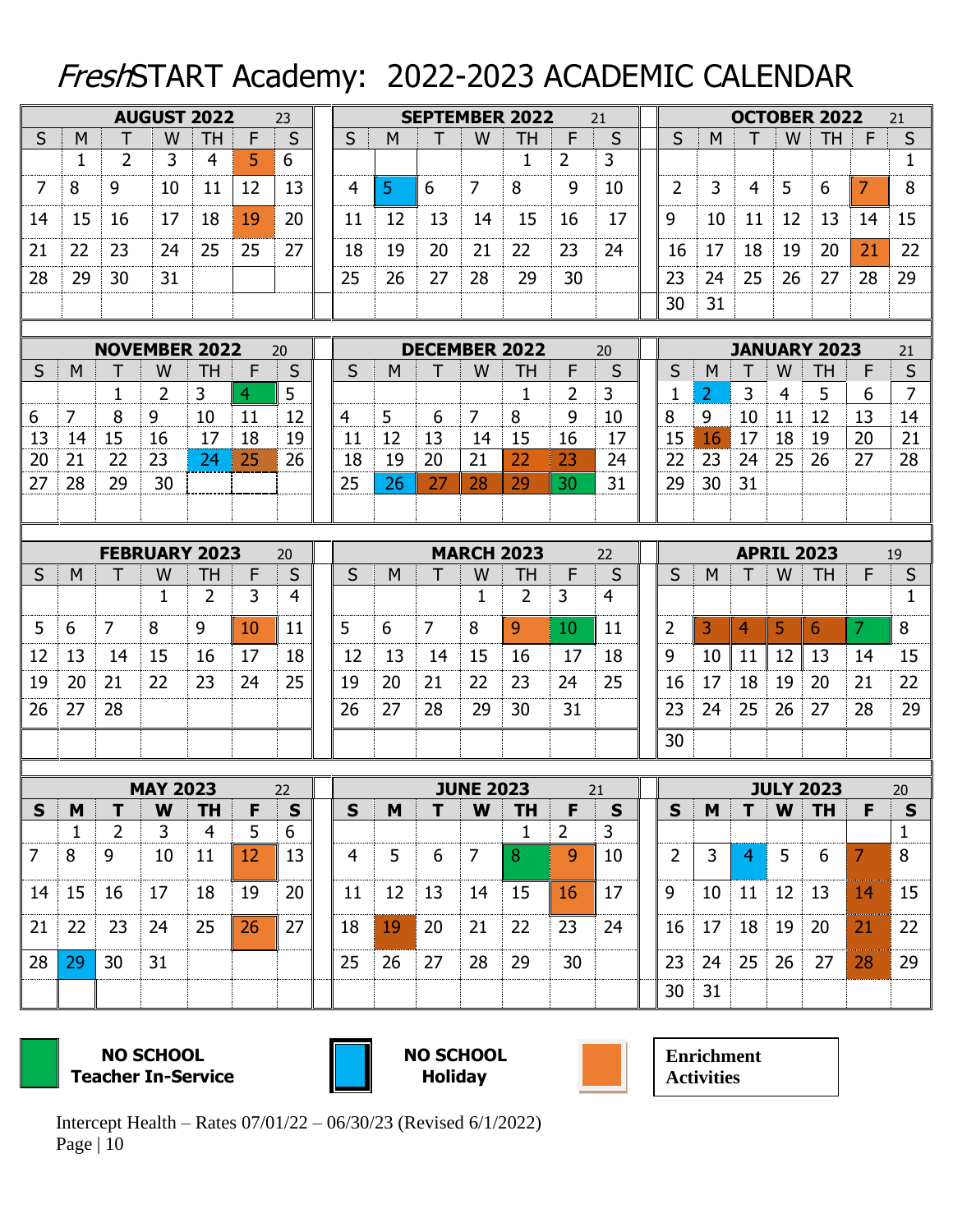# **Intercept Health FreshSTART Assessment & Diagnostic Home for Children Per Diem Rate Schedules July 1, 2022 – June 30, 2023**

# **FreshSTART for Children**

*Vision House*

# **Comprehensive Daily Rate Breakdown:**

|                                                                  | <b>Medicaid Approved</b> | <b>Non-Medicaid</b> |
|------------------------------------------------------------------|--------------------------|---------------------|
| Residential Room & Board                                         | <b>Not Covered</b>       | \$245.00            |
| Includes semi-private room, 3 meals per day,                     |                          |                     |
| snacks and personal care items                                   |                          |                     |
| Daily Supervision (Therapeutic Behavioral Services) <sup>1</sup> | \$164.50                 | \$164.50            |
| Additional Daily Supervision <sup>2</sup>                        | Not Covered              | \$85.08             |
| Diagnostic Services (Assessment/Evaluation)                      | Not Covered              | \$26.43             |
| <b>Total Programmatic Daily Rate</b>                             |                          | \$521.01            |
| <b>On-Site Education</b>                                         |                          | \$216.34            |
| $(12$ -month school year / M-F and enrichment days) 3            |                          |                     |
|                                                                  |                          |                     |
| <b>Total Education Daily Rate (M-F)</b>                          | \$216.34                 |                     |
| <b>Optional Services</b>                                         |                          |                     |

| 1:1 Behavioral Aide (Targeted Assistance)   | \$40/hour                    |
|---------------------------------------------|------------------------------|
| Speech $&$ Language per IEP (each session)  | (based on external provider) |
| Occupational Therapy per IEP (each session) | (based on external provider) |

#### **Assessment Options**

**● Psychological Testing -** Included in A&D Track; not included in 30-day Stabilization Track; Testing may include Cognitive, Personality/MSE, ADOS-2 testing, and Educational testing based on appropriateness.

• Cognitive assessments include administration of a valid IQ test (e. g. WISC, WAIS, WJ COG,

DTLA), as well as supplemental testing as needed. For example, this might include tests of

executive functioning, memory, language, fine motor skills.

• Personality/MSE assessments include structured clinical interviews and mental status examination and other measures tailored to client needs, for example, behavioral and symptomatic questionnaire and assessments based on clinical presentation may include, but are not limited to use of tools such as Behavioral and Emotional Rating Scale (BERS-2), Casey Life Skills Assessment, Youth Resiliency Checklist, Strengths and Needs Assessment (SNA), Severity Measure for Generalized Anxiety Disorder, Affective Reactivity Index, Beck Depression Inventory, as well as projective techniques such as Rorschach Inkblots, Incomplete Sentences, and personality testing (MMPI-Adolescent)

• Autism Diagnostic Observation Schedule-Second Edition (ADOS-2) is an activity-based assessment administered by trained clinicians to evaluate communication skills, social interaction, and imaginative use of materials in individuals who are suspected to have autism spectrum disorder

• Educational testing includes administration of a valid, standardized achievement test battery (e.g. WIAT, WJ ACH), as well as supplemental testing as needed.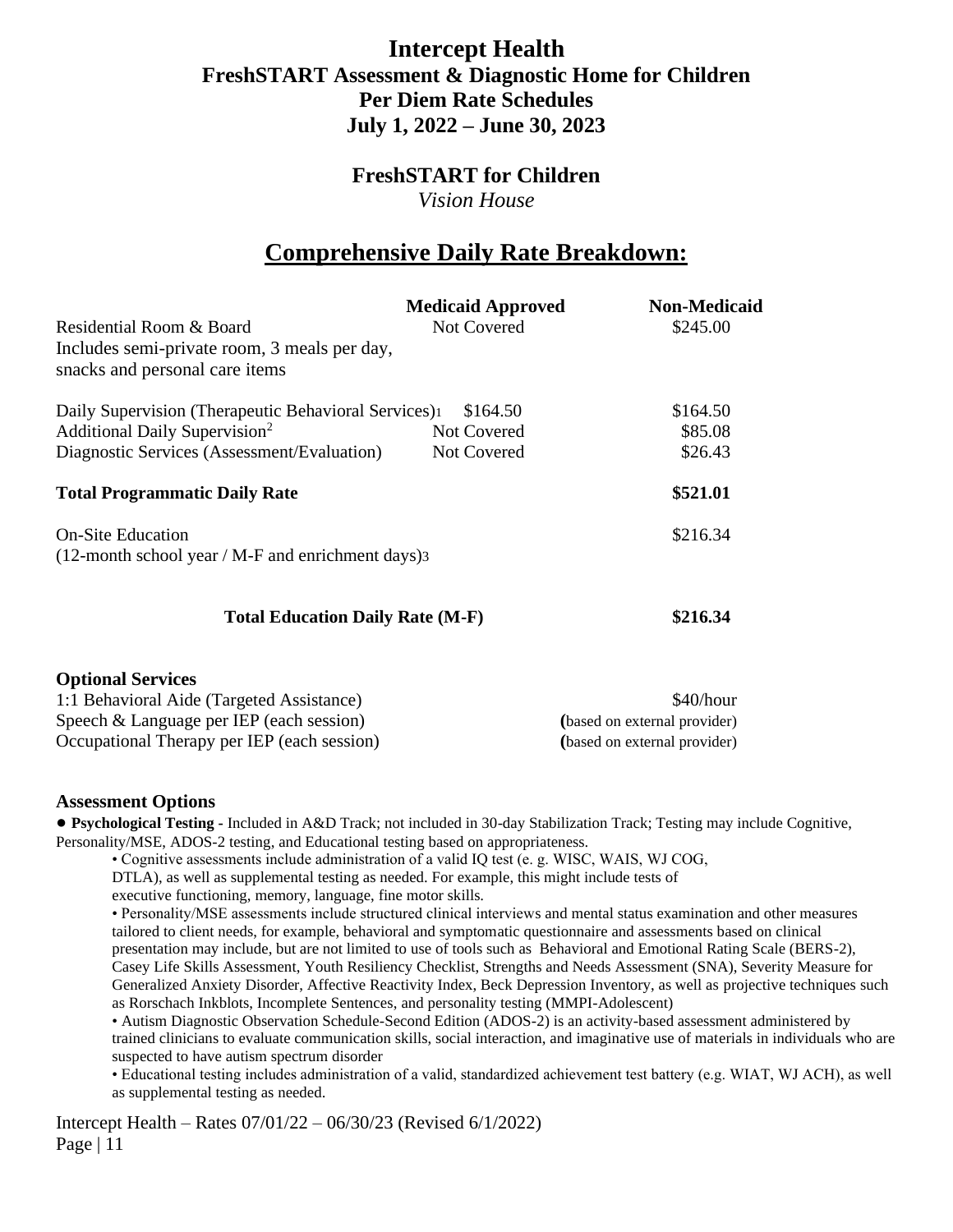- **Sexual Offense Assessment (i.e. J-SOAP, SAI, Phase Questionnaire) -** Included as appropriate
- **Psychosexual Evaluation -** Based on external provider
- **● Genogram -** Included in A&D Track; not included in 30-day Stabilization Track
- **Physical Examination -** Based on external provider unless covered by insurance
- **Dental Examination -** Based on external provider unless covered by insurance

1. For Medicaid-eligible residents, Therapeutic Behavioral Services for Children and Adolescents under age 21 (Level B) are reimbursed by Virginia Medicaid at the rate of \$164.50 per day. The Procedure Codes are H2020-HW (CSA) and H2020- HK (non-CSA).

2. Additional Daily Supervision includes increased staffing patterns to provide adequate sight and sound supervision while completing the assessment and evaluating "what is and is not working" for the youth. This fee is associated with increased clinical support, increased staffing patterns, and on-going observations in order to make adjustments to the behavior support program based on the youth's individual strengths and needs.

3. FreshSTART believes in teaching to the whole child and developing students into fulfilling adults who are a benefit for their potential communities. We do this by including enrichment days into the yearly school calendar to ensure the learning experience for students encompasses traditional and character education. Enrichment days will promote critical thinking and problem-solving skills, improve student's ability to concentrate, and make learning more meaningful, valuable, and rewarding. Enrichment days will be led with kinesthetic learning activities that are fun, which helps students to become more engaged in their learning and retain more information.

Note: FreshSTART is an approved Qualified Residential Treatment Program (QRTP). QRTP is a new designation of non-family based placements by the Administration for Children and Families (ACF). QRTPs serve children with specific treatment needs who need short term placement out of their home. Upon implementation of Family First in Virginia, Title IV-E funds can only be used for nonfamily based placements which are designated as QRTPs. The QRPT status of Intercept's FreshSTART homes can be found at: https://familyfirstvirginia.com/foster\_care/qrtp\_applicants.html, listed by the house name.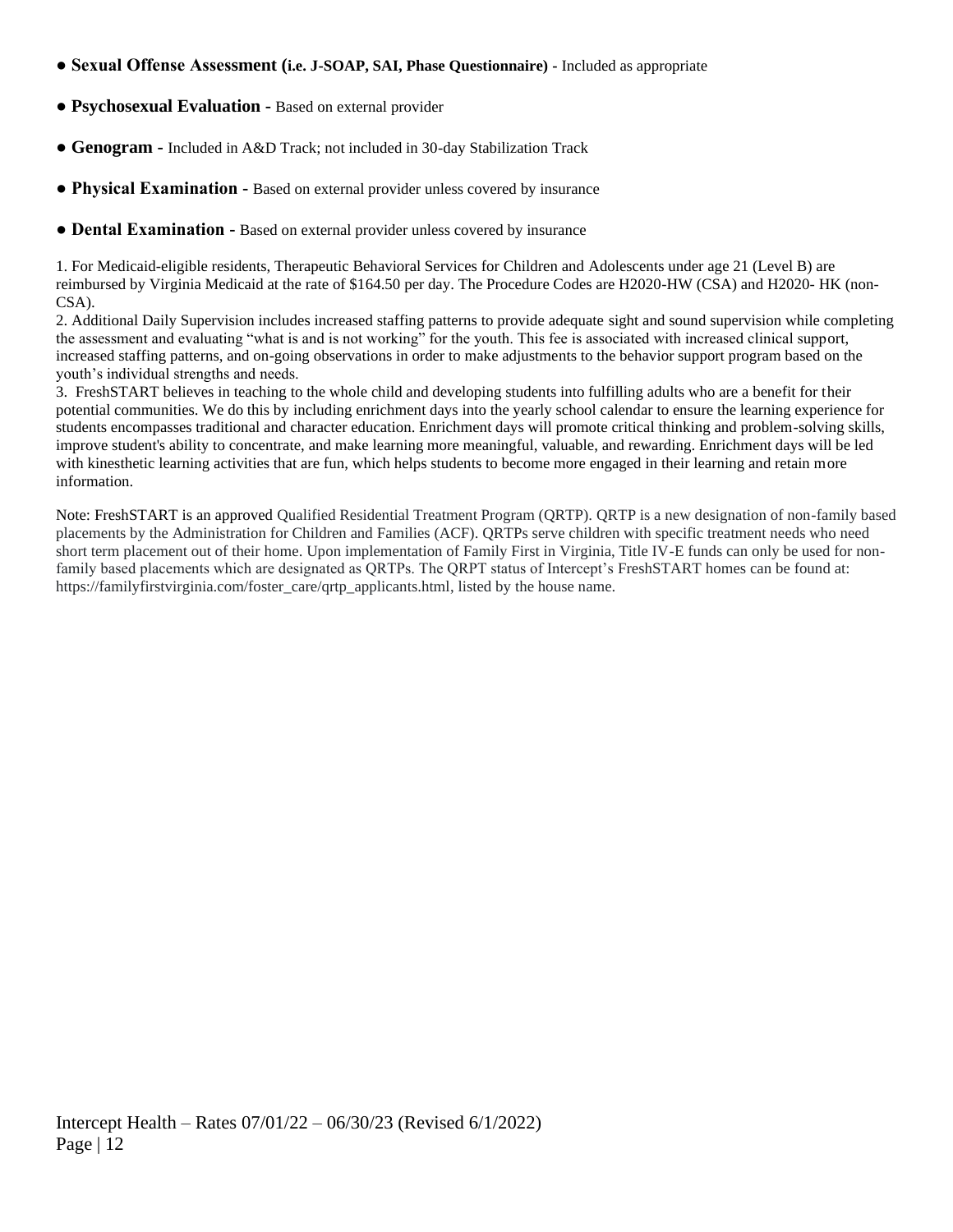# FreshSTART Academy: 2022-2023 ACADEMIC CALENDAR

|                |                   |                     | <b>AUGUST 2022</b>   |                             |        | 23             |   | <b>SEPTEMBER 2022</b><br>21 |    |                |                  |                           |                     |                  |  | <b>OCTOBER 2022</b><br>21 |                |                |    |                     |    |                           |
|----------------|-------------------|---------------------|----------------------|-----------------------------|--------|----------------|---|-----------------------------|----|----------------|------------------|---------------------------|---------------------|------------------|--|---------------------------|----------------|----------------|----|---------------------|----|---------------------------|
| S              | M                 | Τ                   | W                    | <b>TH</b>                   | F      | S              |   | S                           | M  | Τ              | W                | <b>TH</b>                 | F                   | S                |  | S                         | M              |                | W  | <b>TH</b>           | F  | $\sf S$                   |
|                | $\mathbf 1$       | $\overline{2}$      | 3                    | 4                           | 5      | 6              |   |                             |    |                |                  | 1                         | $\overline{2}$      | 3                |  |                           |                |                |    |                     |    | $\mathbf 1$               |
| 7              | 8                 | 9                   | 10                   | 11                          | 12     | 13             |   | 4                           | 5  | 6              | 7                | 8                         | 9                   | 10               |  | 2                         | 3              | 4              | 5  | 6                   | 7  | 8                         |
| 14             | 15                | 16                  | 17                   | 18                          | 19     | 20             |   | 11                          | 12 | 13             | 14               | 15                        | 16                  | 17               |  | 9                         | 10             | 11             | 12 | 13                  | 14 | 15                        |
| 21             | 22                | 23                  | 24                   | 25                          | 25     | 27             |   | 18                          | 19 | 20             | 21               | 22                        | 23                  | 24               |  | 16                        | 17             | 18             | 19 | 20                  | 21 | 22                        |
| 28             | 29                | 30                  | 31                   |                             |        |                |   | 25                          | 26 | 27             | 28               | 29                        | 30                  |                  |  | 23                        | 24             | 25             | 26 | 27                  | 28 | 29                        |
|                |                   |                     |                      |                             |        |                |   |                             |    |                |                  |                           |                     |                  |  | 30                        | 31             |                |    |                     |    |                           |
|                |                   |                     | <b>NOVEMBER 2022</b> |                             |        | 20             |   |                             |    |                |                  | <b>DECEMBER 2022</b>      |                     | 20               |  |                           |                |                |    | <b>JANUARY 2023</b> |    | 21                        |
| S              | M                 |                     | W                    | TH                          | F      | S              |   | S                           | M  | T              | W                | TН                        | F                   | S                |  | S                         | M              |                | W  | <b>TH</b>           | F  | S                         |
|                |                   | $\mathbf 1$         | $\overline{2}$       | 3                           | 4      | 5              |   |                             |    |                |                  | 1                         | 2                   | 3                |  | $\mathbf 1$               | 2              | 3              | 4  | 5                   | 6  | $\overline{7}$            |
| 6              | 7                 | 8                   | 9                    | 10                          | 11     | 12             | 4 |                             | 5  | 6              | 7                | 8                         | 9                   | 10               |  | 8                         | 9              | 10             | 11 | 12                  | 13 | 14                        |
| 13             | 14                | 15                  | 16                   | 17                          | 18     | 19             |   | 11                          | 12 | 13             | 14               | 15                        | 16                  | 17               |  | 15                        | 16             | 17             | 18 | 19                  | 20 | 21                        |
| 20             | 21                | 22                  | 23                   | 24                          | 25     | 26             |   | 18                          | 19 | 20             | 21               | 22                        | 23                  | 24               |  | 22                        | 23             | 24             | 25 | 26                  | 27 | 28                        |
| 27             | 28                | 29                  | 30                   |                             |        |                |   | 25                          | 26 | 27             | 28               | 29                        | 30                  | 31               |  | 29                        | 30             | 31             |    |                     |    |                           |
|                |                   |                     |                      |                             |        |                |   |                             |    |                |                  |                           |                     |                  |  |                           |                |                |    |                     |    |                           |
|                |                   |                     |                      |                             |        |                |   |                             |    |                |                  |                           |                     |                  |  |                           |                |                |    |                     |    |                           |
|                |                   |                     | <b>FEBRUARY 2023</b> |                             |        | 20             |   |                             |    |                |                  | <b>MARCH 2023</b>         |                     | 22               |  | <b>APRIL 2023</b><br>19   |                |                |    |                     |    |                           |
| S              | M                 | Т                   | W                    | TH                          | F      | S              |   | S                           | M  | T              | W                | TH                        | F                   | S                |  | S                         | M              |                | W  | <b>TH</b>           | F  | $\mathsf{S}$              |
|                |                   |                     | 1                    | 2                           | 3      | 4              |   |                             |    |                | 1                | 2                         | 3                   | 4                |  |                           |                |                |    |                     |    | 1                         |
| 5              | 6                 | $\overline{7}$      | 8                    | 9                           | 10     | 11             | 5 |                             | 6  | $\overline{7}$ | 8                | 9                         | 10                  | 11               |  | 2                         | 3              | 4              | 5  | 6                   | 7  | 8                         |
| 12             | 13                | 14                  | 15                   | 16                          | 17     | 18             |   | 12                          | 13 | 14             | 15               | 16                        | 17                  | 18               |  | 9                         | 10             | 11             | 12 | 13                  | 14 | 15                        |
| 19             | 20                | 21                  | 22                   | 23                          | 24     | 25             |   | 19                          | 20 | 21             | 22               | 23                        | 24                  | 25               |  | 16                        | 17             | 18             | 19 | 20                  | 21 | 22                        |
| 26             | 27                | 28                  |                      |                             |        |                |   | 26                          | 27 | 28             | 29               | 30                        | 31                  |                  |  | 23                        | 24             | 25             | 26 | 27                  | 28 | 29                        |
|                |                   |                     |                      |                             |        |                |   |                             |    |                |                  |                           |                     |                  |  | 30                        |                |                |    |                     |    |                           |
|                |                   |                     |                      |                             |        |                |   |                             |    |                |                  |                           |                     |                  |  |                           |                |                |    |                     |    |                           |
|                |                   |                     | <b>MAY 2023</b>      |                             |        | 22             |   |                             |    |                | <b>JUNE 2023</b> |                           |                     | 21               |  |                           |                | T              |    | <b>JULY 2023</b>    |    | 20                        |
| S              | M<br>$\mathbf{1}$ | T<br>$\overline{2}$ | W<br>3               | <b>TH</b><br>$\overline{4}$ | F<br>5 | ${\sf S}$<br>6 |   | $\mathsf{s}$                | M  | T              | W                | <b>TH</b><br>$\mathbf{1}$ | F<br>$\overline{2}$ | $\mathbf S$<br>3 |  | $\mathbf S$               | M              |                | W  | <b>TH</b>           | F  | ${\sf s}$<br>$\mathbf{1}$ |
| $\overline{7}$ | 8                 | 9                   | 10                   | 11                          | 12     | 13             |   | 4                           | 5  | 6              | $\overline{7}$   | 8                         | 9                   | 10               |  | $\overline{2}$            | $\overline{3}$ | $\overline{4}$ | 5  | 6                   | 7  | 8                         |
|                |                   |                     |                      |                             |        |                |   |                             |    |                |                  |                           |                     |                  |  |                           |                |                |    |                     |    |                           |
| 14             | 15                | 16                  | 17                   | 18                          | 19     | 20             |   | 11                          | 12 | 13             | 14               | 15                        | 16                  | 17               |  | 9                         | 10             | 11             | 12 | 13                  | 14 | 15                        |
| 21             | 22                | 23                  | 24                   | 25                          | 26     | 27             |   | 18                          | 19 | 20             | 21               | 22                        | 23                  | 24               |  | 16                        | 17             | 18             | 19 | 20                  | 21 | 22                        |
| 28             | 29                | 30                  | 31                   |                             |        |                |   | 25                          | 26 | 27             | 28               | 29                        | 30                  |                  |  | 23                        | 24             | 25             | 26 | 27                  | 28 | 29                        |
|                |                   |                     |                      |                             |        |                |   |                             |    |                |                  |                           |                     |                  |  | 30                        | 31             |                |    |                     |    |                           |

 **NO SCHOOL Teacher In-Service**



 **NO SCHOOL Holiday** 



**Enrichment Activities**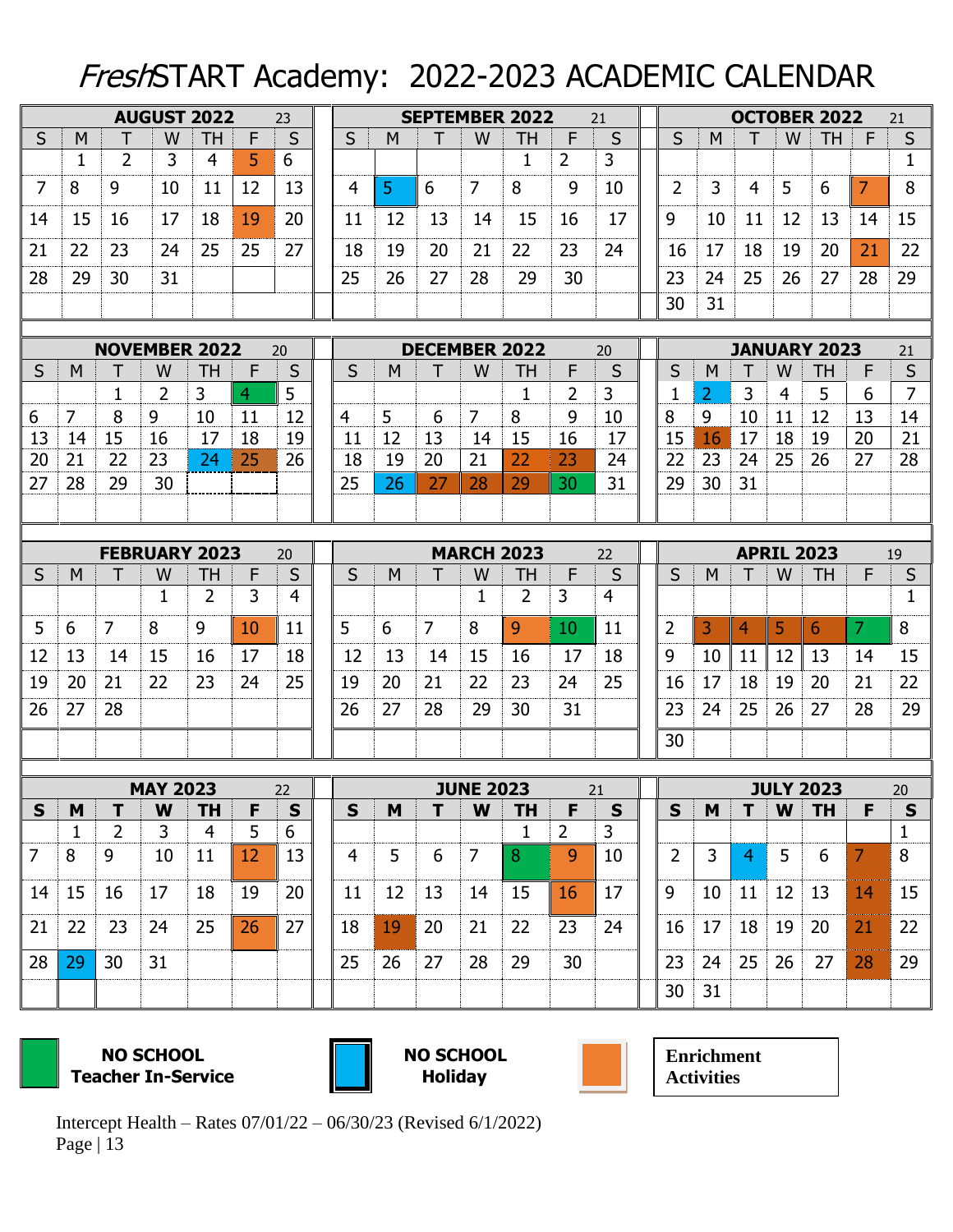#### **Intercept Health Foster Care Services** Service Rates July 1, 2022 – June 30, 2023

| <b>Foster Care Services</b>                                                                    | <b>Rate/Unit</b>                                              |
|------------------------------------------------------------------------------------------------|---------------------------------------------------------------|
| Maintenance Basic 2 (0-4 years)                                                                | \$521.00/month - state rate                                   |
| Maintenance Basic 2 (5-12 yrs.)                                                                | \$609.00/month - state rate                                   |
| Maintenance Basic 2 (13+ yrs.)                                                                 | \$772.00/month - state rate                                   |
| Maintenance Enhanced 2                                                                         | Per VEMAT Score                                               |
| Private Foster Care Support Supervision and Administration - Level 3 Intense                   | \$178.30/night                                                |
| Private Foster Care Support Supervision and Administration - Level 2 Intermediate              | \$165.78/night                                                |
| Private Foster Care Support Supervision and Administration - Level 1 Therapeutic               | \$148.12/night                                                |
| <b>Assessment Treatment Level</b>                                                              | \$166.09/night                                                |
| Non-Therapeutic Rate                                                                           | \$90.56/night                                                 |
| <b>Treatment Foster Care Case Management</b>                                                   | \$367.31/month                                                |
| <b>Additional Services</b>                                                                     | Rates                                                         |
| <b>Infant Rate</b>                                                                             | \$496.00/month                                                |
| Pre-Placement Visitation (Overnight)                                                           | <b>NO CHARGE</b>                                              |
| Maintenance Transportation - Local Rate (less than 20 miles)                                   | \$36.05 each way                                              |
| Maintenance Transportation - Distance Rate (20 miles & over)                                   | \$1.80/mile                                                   |
| Psychiatric Stabilizations (1:1)                                                               | LMHP - \$48.30 / 15 mins<br>QMHP (A/C) - \$40.23 /<br>15 mins |
| Psychiatric Stabilization $(2:1)$ – Provided by LMHP / QMHP $(A/C/E)$                          | \$85.83 / 15 minutes                                          |
| 360 Therapeutic Aide (Community & School based)<br>(See Community-Based Sheet for description) | \$52.79/hour                                                  |
| 360 Emergency Aide                                                                             | \$54.37/hour                                                  |
| Supportive In-Home                                                                             | \$67.50/hour                                                  |
| Short-Term Foster Care Services (Community)                                                    | Level 1: \$239.35/night<br>Level 2: \$246.66/night            |
| Respite Services (Internal)                                                                    | \$68.85/night                                                 |

Note: Intercept follows all rate schedules set forth by the Department of Social Services. Should the state rate be adjusted, this rate sheet will be adjusted to meet all state mandates and guidelines.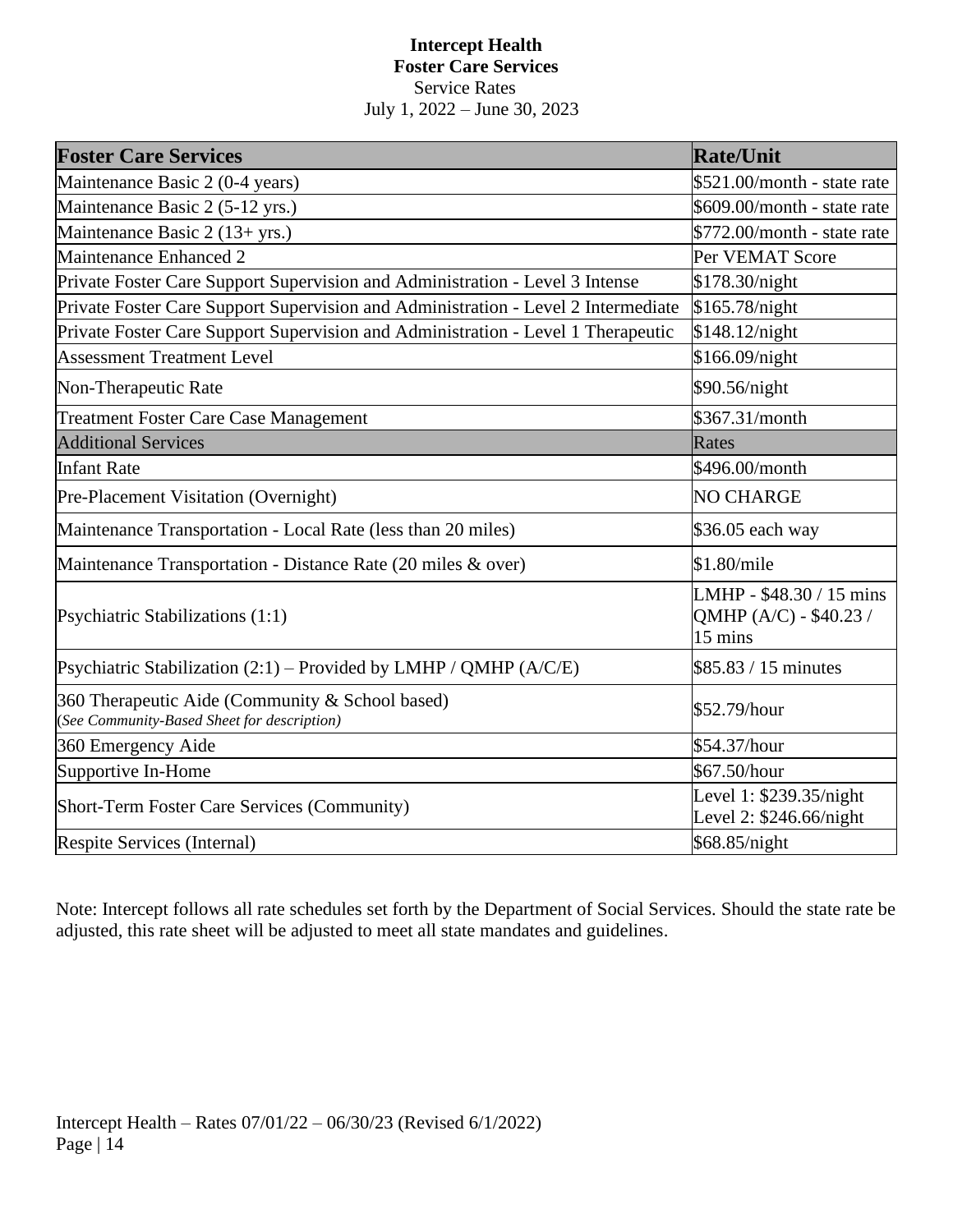# **Intercept Health Foster Care Services Services Descriptions – FY23**

**Therapeutic Teaching Parent Payment: (Enhanced Maintenance Payment – Per VEMAT) …** Enhanced Maintenance Payment is the source of the payment to foster parents for the extra supervision involved in their work with special needs/emotionally disturbed youth as defined by the Virginia Enhanced Maintenance Assessment Tool (VEMAT).

**Private Foster Care Support Supervision and Administration- Level 3 Intensive …** The needs of a child served at level 3 on-going treatment foster care are of such acuity or severity that they require intensive action (interventions, services, supports etc.) be taken to address, remedy or ameliorate the needs. Without such intervention(s) the child may be at risk of residential placement. Children served at level 3 will demonstrate a high level of social/emotional/behavioral/medical/personal care needs or impairment for normal range of age and development. *Areas of need may include but not be limited to, depression, anxiety, impulsivity, hyperactivity, anger control, adjustment to trauma, oppositional, substance abuse, eating disorder, physical health condition, developmental delay, serious or life-threatening illnesses or conditions that require the routine use of a medical device, and / or daily ongoing care/monitoring, or intellectually disabled.* Every month respectively, Intercept Health Staff will provide at least four (4) face to face visits with the youth, two (2) of which are conducted in the treatment foster home.

**Private Foster Care Support Supervision and Administration - Level 2 Intermediate….** The needs of a child served at level 2 on-going treatment foster care require that significant action (interventions, services, supports etc.) be taken to address, remedy or ameliorate the identified needs. Children served at level 2 will typically demonstrate relatively moderate level of social/emotional/behavioral/medical/personal care needs or impairment for normal range of age and development. *Areas of need may include but not be limited to, depression, anxiety, impulsivity, hyperactivity, anger control, adjustment to trauma, oppositional, substance abuse, eating disorder, physical health condition, developmental delay, serious or life-threatening illnesses or conditions that require the routine use of a medical device, and / or daily ongoing care/monitoring or, intellectually disabled.* Every month respectively, Intercept Health Staff will provide at least three (3) face to face visits with the youth, one (1) of which is conducted in the treatment foster home.

**Private Foster Care Support Supervision and Administration- Level 1 Therapeutic….** The needs of a child served at level 1 on-going treatment foster care require monitoring or the LCPA may need to provide services to lessen the likelihood that identified needs will become more acute or return after being "resolved". Children served level 1 will typically demonstrate a relatively low level of social/emotional/behavioral/medical/personal care needs or impairment for normal range of age and development. *Areas of need may include but not be limited to, depression, anxiety, impulsivity, hyperactivity, anger control, adjustment to trauma, oppositional, substance abuse, eating disorder, physical health condition, developmental delay, serious or life-threatening illnesses or conditions that require the routine use of a medical device, and / or daily ongoing care/monitoring or intellectually disabled.* Every month respectively, Intercept Health Staff will provide at least two (2) face to face visits with the youth, one (1) of which is conducted in the treatment foster home.

**Assessment Treatment Level…** Children served at the assessment level of treatment foster care are those who are newly placed with licensed child placing agency and for whom an assessment to determine the appropriate level of foster care services is being conducted. The maximum stay at the Assessment Treatment Level shall not exceed sixty (60) days to complete a needs assessment and service plan, per requirements of VDSS, Division of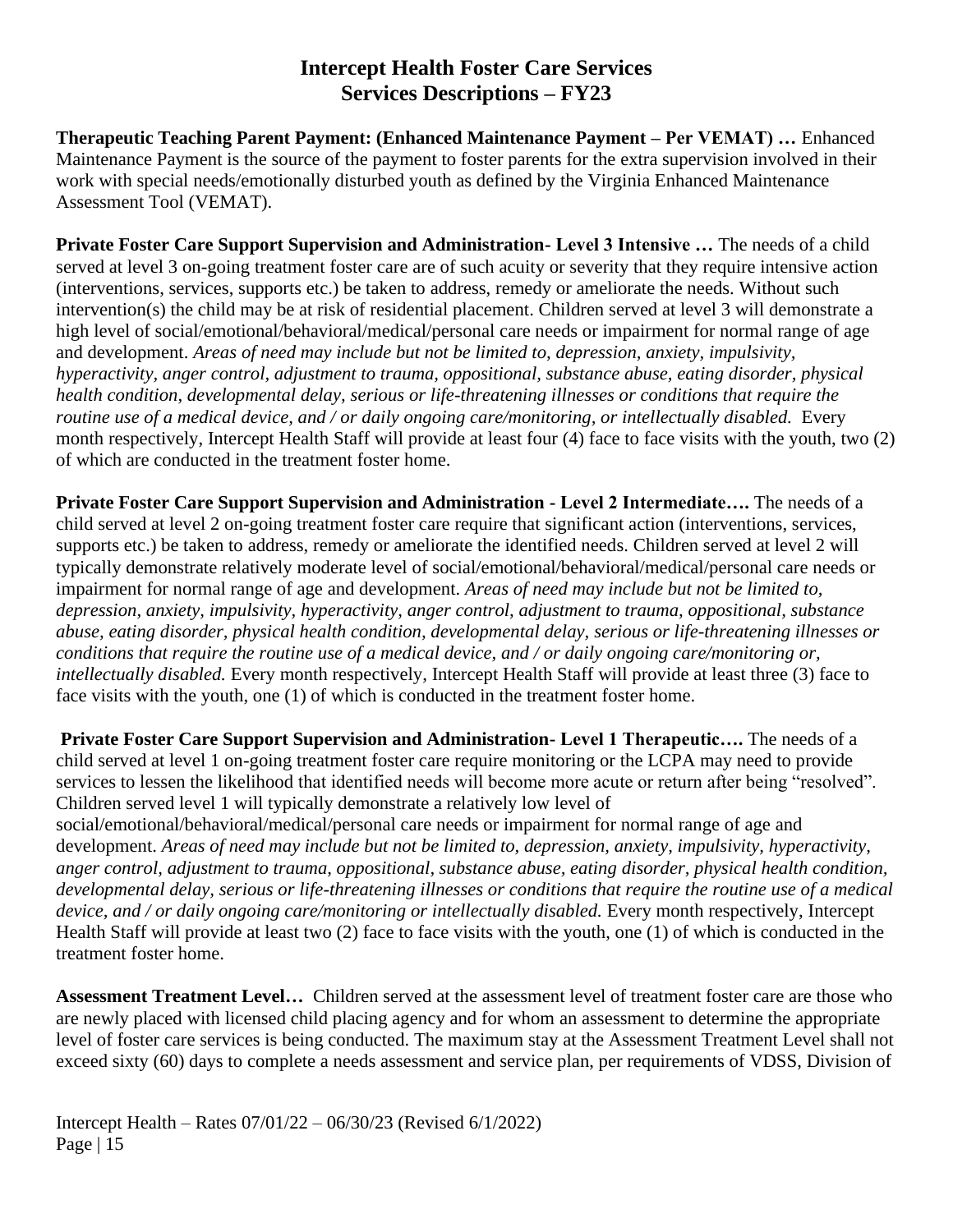licensing Programs. The time frame of the assessment may vary based on the accurate and thorough assessment of the child's strengths and needs.

**Non-Treatment Foster Care**… Children served at the non-treatment level of foster care may be developmentally on target, demonstrate age-appropriate behaviors, able to participate in community activities without restriction, or be the sibling of a child who meets the criteria for on-going TFC placement in the same foster home. Children shall be served at the Non-treatment Foster Care level if the assessment indicates treatment foster care services are not needed. Children/youth placed on the Non-Treatment Foster Care Level are not expected to meet DMAS criteria; this service includes a maximum of one (1) face to face visit with the youth in the treatment foster home and (1) face to face visit every 60 days conducted by Intercept Health Staff. This contact per month includes 24/7 crisis intervention.

\*All TFC-Support & Supervision Levels may have additional support services that assist in the implementation of the child/youth's treatment goals/objectives and/or permanency goal/discharge plan.

**TFC Case Management** ... Defined by DMAS in 2007, this service assists clients in gaining access to needed medical, social, educational and other services. It covers assessment, planning, referral and monitoring of services. It does not cover direct delivery of services, recruitment and approval of foster parents, their training, staff training, client placement, foster parent support, supervision and other service components of TFC. This service is combined with the appropriate level of TFC-Supervision & Support described above. This service may or may not be covered by Medicaid depending upon the eligibility of the child. It is billed at a day rate when paid through CSA.

**Infant Rate/Support Service …** This rate covers coordination of and services for infants who remain in the custody of a Treatment Foster Care client. This is an additional service that can be contracted on a case-by-case basis. Services for the infant will be monitored through the relationship with the client when placed together. The Basic Maintenance for the infant is added to the client's charges. For infants who are in the custody of social services and placed in an Intercept Health home, all individual foster care rates apply for infant.

**Overnight Pre-Placement Visits…**There is no charge for daytime or overnight pre-placement visits. The visits are intended to ensure proper placement and adjustment of child and family prior to formal placement. Mileage and travel expense reimbursement can be agreed upon for unique situations in advance of pre-placement visits on a case-by-case basis.

**Supportive In-Home …** This is an add on service, that can be utilized in conjunction with the TFC-Support & Supervision and TFC Case Management services to offer individual and/or family counseling services to assist in the transition of children/youth from higher levels of care before s/he is placed in the treatment foster care home or to provide extra therapeutic support to a child/youth who may be at risk of placement disruption.

**Short-term Foster Care Services (Community) …** This is designed to provide crisis or alternate plannedsupport relief for up to 29 consecutive calendar days to families in need of substitute care placement arrangements for children/youth. The substitute care placement environments used are approved Intercept Health foster homes. Short-term overnight care:

Level 1: Overnight respite care for children with behavioral issues requiring minimal to no intervention. Level 2: Overnight respite care for children with behavioral issues requiring major interventions.

**Respite Services …** This is a temporary, internal support service provided to approved Intercept Health foster families, for which Intercept Staff arrange on their behalf with other internal Intercept Health foster homes by reviewing respite care options with teaching parents and by the matching children with respite caregivers. Respite Services provide valuable support and relief to the primary treatment foster families while ensuring the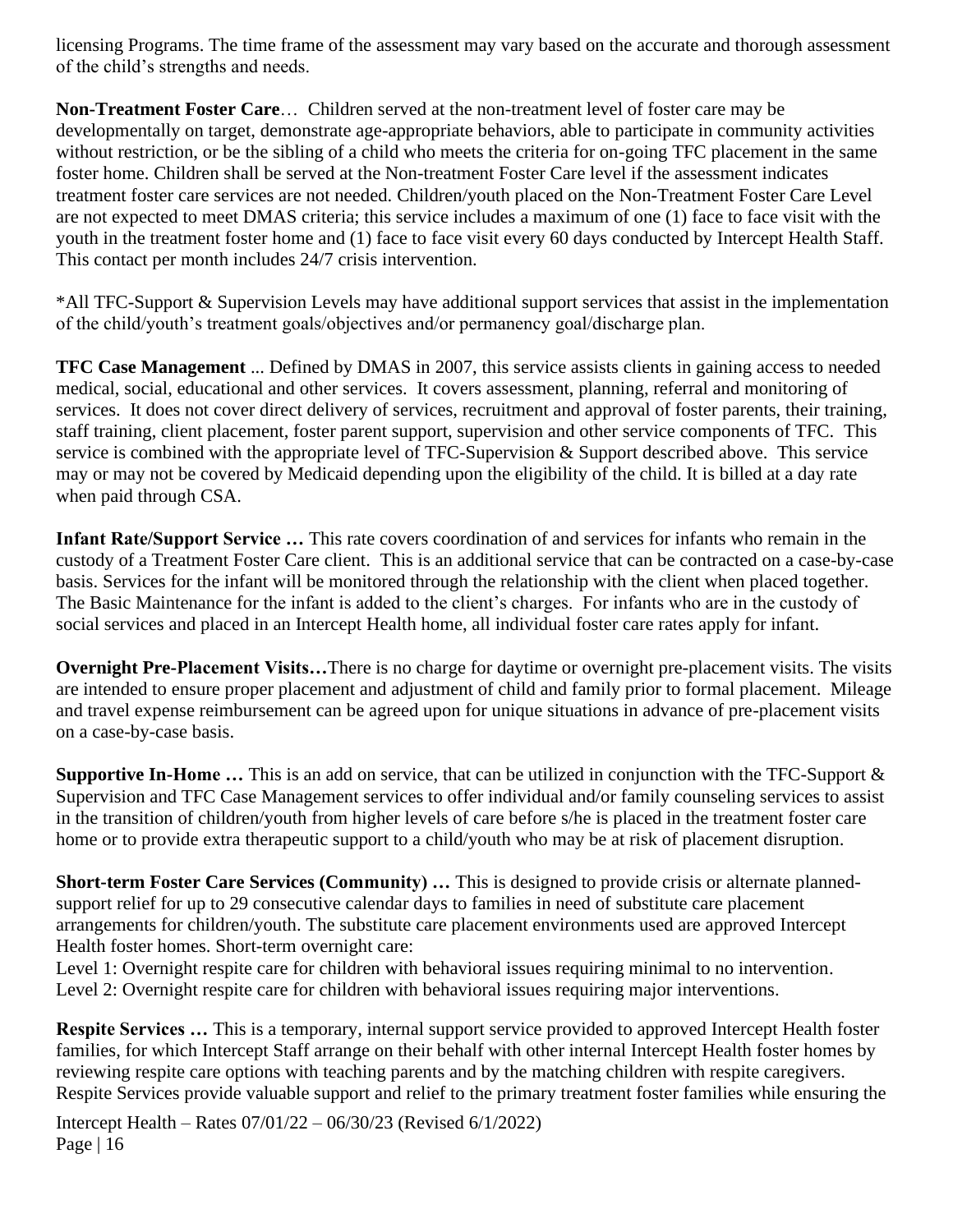health and safety of the client and families. Use of respite is also a healthy mechanism to enhance attachments for children/youth with their caregivers. This service can also provide emergency relief to internal Intercept Health families in crisis situations. An accrual system is utilized with Intercept Health foster families. This service can be contracted to allow for additional respite services for children/youth on a case-by-case basis when the child/youth has exceptional needs.

**Psychiatric Stabilization:** Intercept's Psychiatric Stabilization Services are short-term, direct mental health care to non-hospitalized individuals who recently experienced acute psychiatric symptoms or behavioral symptoms that place their home, school, or program placement at risk. The goals are to avert hospitalization or re-hospitalization; provide normative environments with a high assurance of safety; stabilize the individual's home, school, or program placement; and mobilize both referrals for necessary treatment post discharge as well as resources through natural supports. While admitted to the program, individuals will participate in crisis/safety planning, treatment planning, individual and family counseling, and symptom and behavior management. Staff who provide Psychiatric Stabilization services use a trauma informed care approach.

**Therapeutic Aide-** see 360 Transitional Solutions for service definition.

**360º Emergency Aide**- see 360 Transitional Solutions for service definition.

**"There is no charge for non-treatment level case management. In addition, if Medicaid determines the child does not meet medical necessity criteria and denies Treatment Foster Care Case Management, CSA may pay for case management based on justification of need. In all cases, Provider must obtain FAPT/CPMT prior approval."**

**Service descriptions last revised 3/15/22**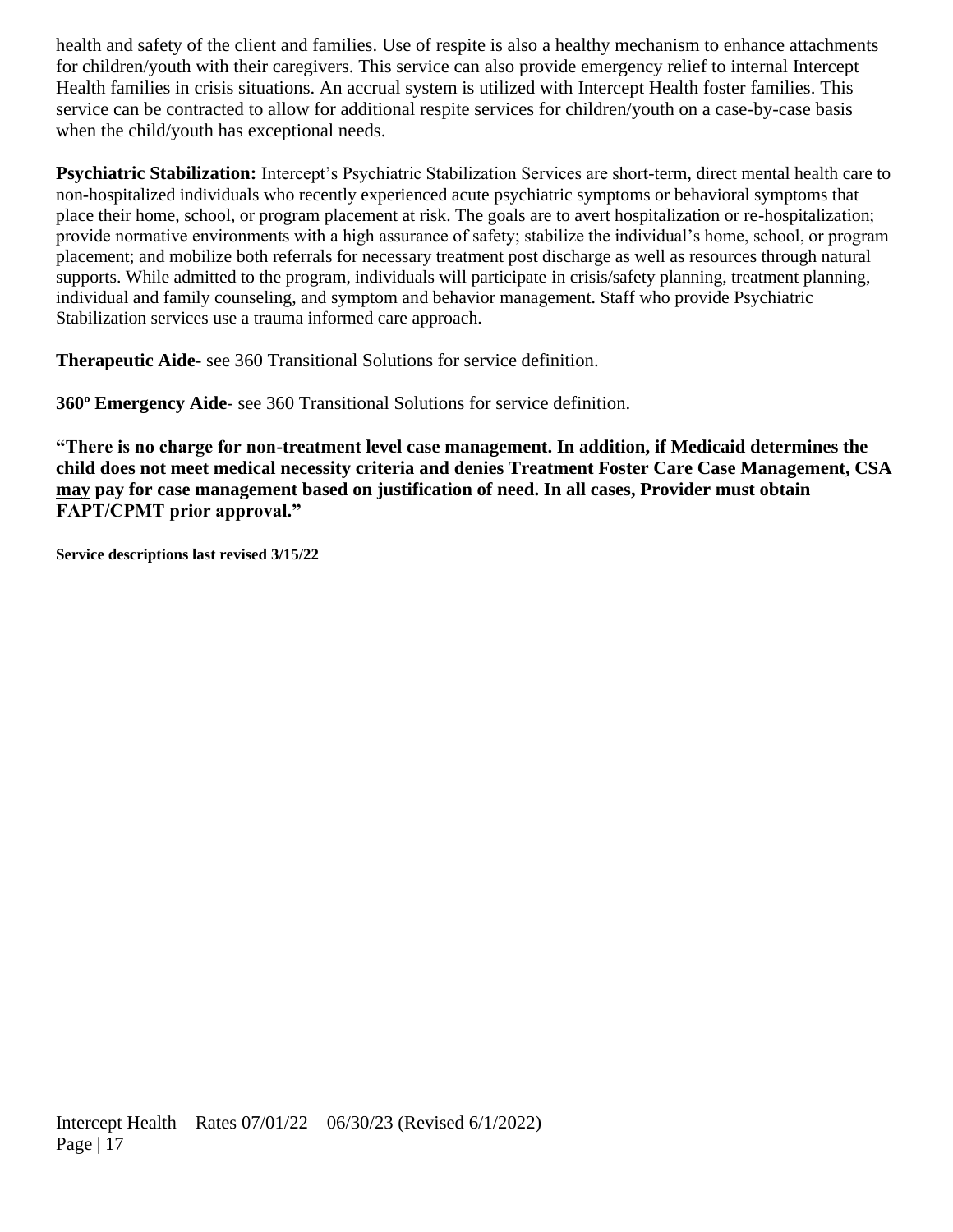# **Intercept Health YouthQuest Anywhere Community Based Independent Living Services**

# **Per Diem Rate Schedule July 1, 2022 – June 30, 2023**

# Comprehensive Rate and Services:

YouthQuest is excited to offer a community based independent living services providing intensive 1:1 case management and independent living training for youth in their own apartment. The service is set up in 3-month tiers and is designed to be completed in a year or as the youth achieves proficiency. During this service youth will be able to build their rental histories, manage their money, attend an educational program and establish employment stability. Program Staff will use the Casey Life Skills Assessments, provide support 24 hours a day, provide 1:1 training, and case management services to the youth as they continue to live independently.

**Room and Board**: Responsibility of the youth

**Independent Living Services:** \$58.40 per hour

# **The following services are included in the Independent Living Service:**

- Identify and secure housing
- Maintain housing
- Create a transitional living plan, and work on goals
- Identify and utilize community and family resources and supports
- Obtaining and maintaining employment
- Explore and enroll in educational programming
- Make progress toward educational programming goals
- Identify and use public transportation
- Develop and follow a budget/spending plan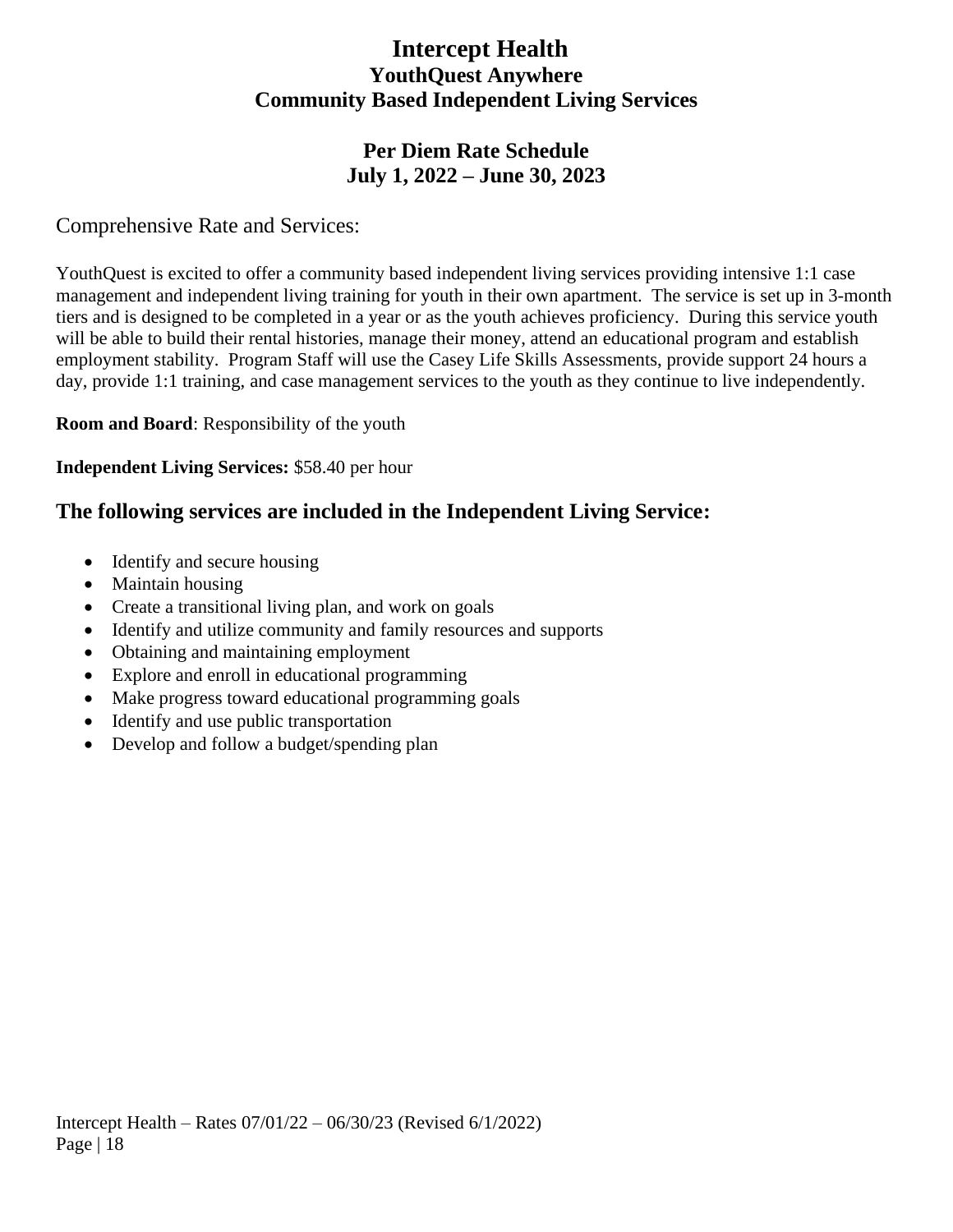# **Intercept Health YouthQuest – Independent Living (17 years and younger)**

## **Per Diem Rate Schedule July 1, 2022 – June 30, 2023**

#### **Comprehensive Daily Rate and Services:**

| <b>Independent Living Arrangement</b><br>-Room & Board | \$44.53  |
|--------------------------------------------------------|----------|
| <b>Independent Living Services</b>                     |          |
| -Life and Social Skill Training                        | \$202.45 |
| <b>Total Comprehensive Daily Rate:</b>                 | \$246.98 |

**---------------------------------------------------------------------------------------------------------------------**

**---------------------------------------------------------------------------------------------------------------------**

YouthQuest is a licensed independent living arrangement that serves youth, aged 17-21, from a variety of previous placements with varied psychiatric diagnoses and behavioral disorders. YouthQuest provides 1:1 case management in a structured, supervised apartment setting where youth work on goals, specific to them, in areas such as: menu and meal planning, food preparation, cleaning and other household maintenance, identifying and securing housing, identifying and utilizing community and family supports, obtaining and maintaining employment, exploring then enrolling and succeeding in educational programs, scheduling college and/or vocational tours, identifying and using public transportation, developing and following a budget, practicing daily hygiene, refraining from substance use, learning social skills, etc.

#### **The following services are included in the comprehensive daily rate:**

- Life Skills Training and Coaching for 5-10 hours per week
- Completion of Casey Life Skills Assessment (annually)
- Formulation of Transitional Living Service Plan
- Formulation of Monthly Reports and Quarterly Service Plan Updates

• Weekly Case Coordination with Referring Agency and other community partners involved in youth's case

- Coordination of Medical Services, including supervision of prescribed medications
- Coordination of Therapeutic Services
- Assistance with educational services, employment, and daily living
- Weekly Life Skills Group
- Staff on call 24 hours per day
- Weekly Grocery Allowance, including weekly menu planning
- Transportation for school, work, religious activities, medical needs, and family visitation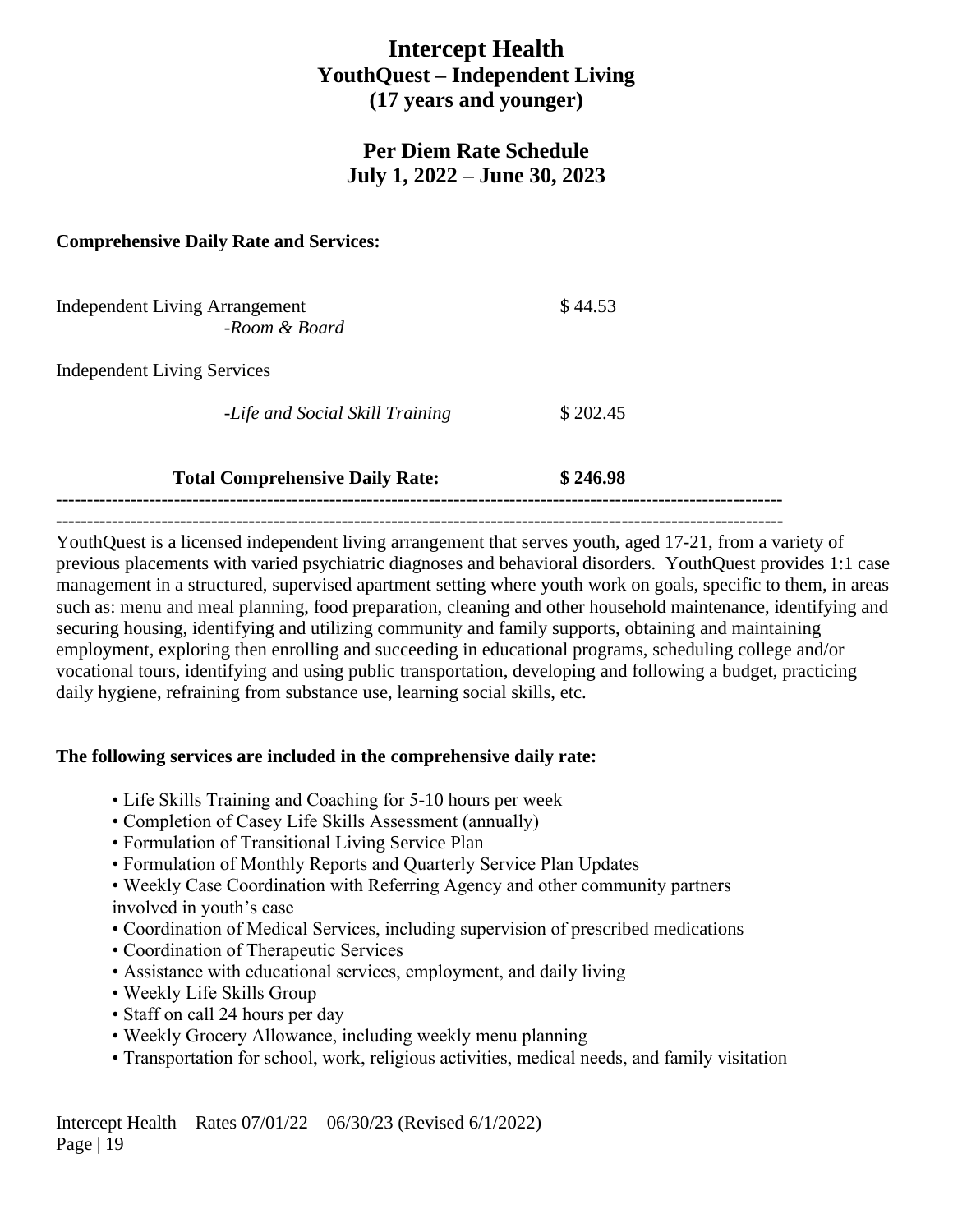# **Intercept Health YouthQuest for Moms and Dads – Independent Living (17 years old and younger)**

### **Per Diem Rate Schedule July 1, 2022 – June 30, 2023**

#### **Comprehensive Daily Rate and Services:**

| <b>Independent Living Arrangement</b><br>-Room & Board                | \$44.53  |
|-----------------------------------------------------------------------|----------|
| <b>Independent Living Services</b><br>-Life and Social Skill Training | \$202.45 |
| Pregnant and/or parenting 1 child<br>-Additional Parenting Support    | \$109.71 |
| <b>Total Comprehensive Daily Rate</b>                                 | \$356.69 |

*\*Please note: Pregnant and/or parenting 2 children is an additional \$50.00 per day, in order to cover the additional room and board costs, additional transportation services, and additional support\**

**---------------------------------------------------------------------------------------------------------------------**

YouthQuest is a licensed independent living arrangement that serves youth, aged 17-21, from a variety of previous placements with varied psychiatric diagnoses and behavioral disorders. YouthQuest provides 1:1 case management in a structured, supervised apartment setting where youth work on goals, specific to them, in areas such as: menu and meal planning, food preparation, cleaning and other household maintenance, identifying and securing housing, identifying and utilizing community and family supports, obtaining and maintaining employment, exploring then enrolling and succeeding in educational programs, scheduling college and/or vocational tours, identifying and using public transportation, developing and following a budget, practicing daily hygiene, refraining from substance use, learning social skills, etc. For the youth in YouthQuest for Moms and Dads, there are additional parenting education and support services included.

#### **The following services are included in the comprehensive daily rate:**

- Use of the Nurturing Parenting Curriculum
- Assistance with building and enhancing parenting skills
- Ongoing parenting education and behavior modification techniques
- Life Skills Training and Coaching for 5-10 hours per week
- Completion of Casey Life Skills Assessment (annually)
- Formulation of Transitional Living Service Plan,
- Formulation of Monthly Reports and Quarterly Service Plan Updates
- Weekly Case Coordination with Referring Agency and other community partners involved in youth's case
- Coordination of Medical Services, including supervision of prescribed medications
- Coordination of Therapeutic Services
- Assistance with educational services, employment, and daily living
- Weekly Life Skills Group
- Staff on call 24 hours per day
- Weekly Grocery Allowance, including weekly menu planning
- Transportation for school, work, religious activities, medical needs & family visitation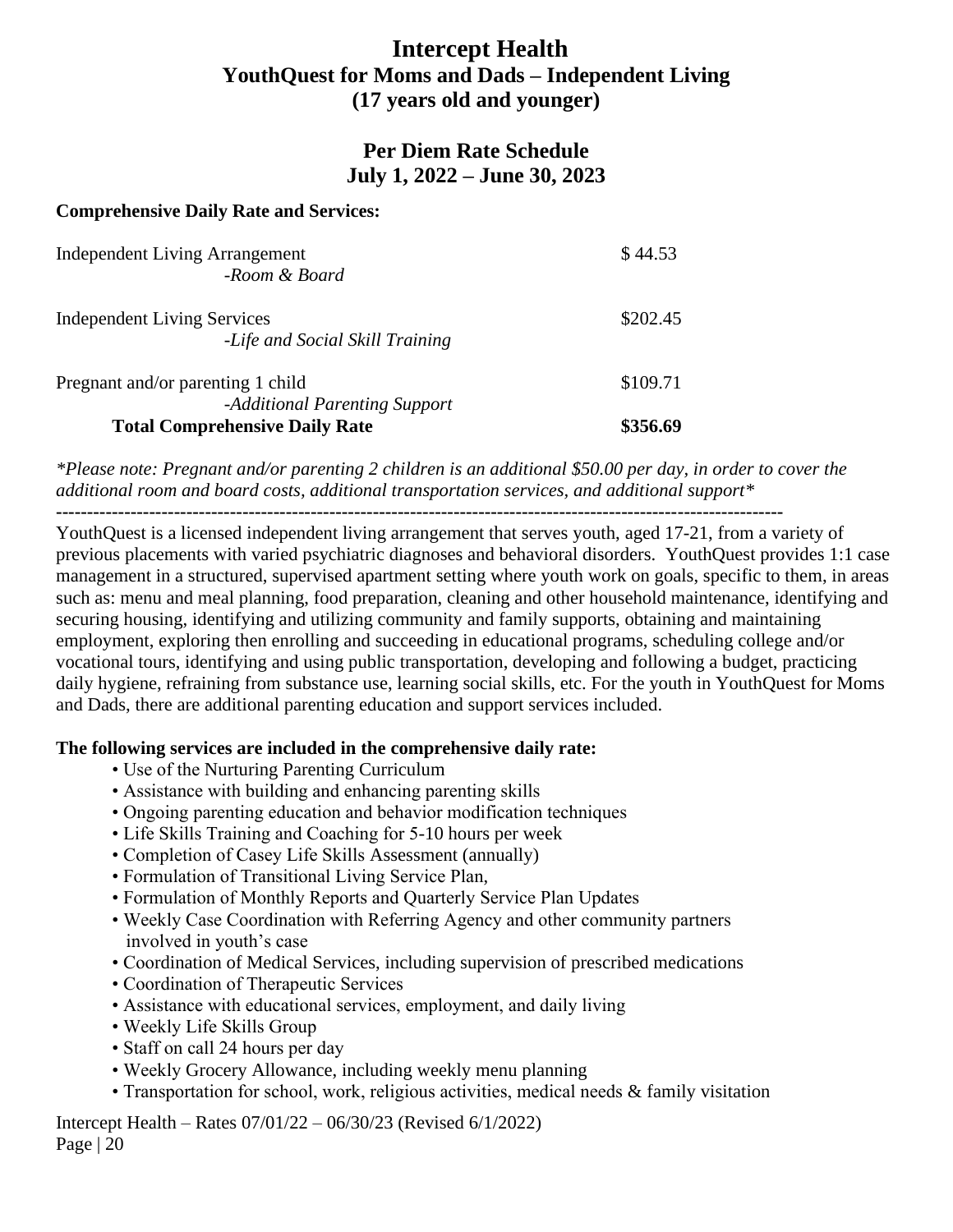# **Intercept Health YouthQuest for Moms and Dads – Independent Living (18 years old +)**

### **Per Diem Rate Schedule July 1, 2022 – June 30, 2023**

#### **Comprehensive Daily Rate and Services:**

#### **Independent Living Services \$331.71/day**

#### **YouthQuest Room and Board \$644.00/month**

Note: The Independent Living Stipend and/or Fostering Futures Maintenance Payment that YouthQuest will be receiving on behalf of the youth will be used to cover the YouthQuest Room and Board rate. With the youth who are receiving the Fostering Futures Maintenance Payment, the additional \$128 from the \$772 maintenance payment will be placed in the youth's YouthQuest savings account. The youth will be allowed to use the \$128 that is placed into their savings account for their personal monthly expenses as well as to work on their money management skills.

Note: Intercept follows all rate schedules set forth by the Department of Social Services. Should the state rate be adjusted, this rate sheet will be adjusted to meet all state mandates and guidelines.

*\*Please note: Pregnant and/or parenting 2 children is an additional \$50.00 per day, in order to cover the additional room and board costs, additional transportation services, and additional support\**

**---------------------------------------------------------------------------------------------------------------------**

YouthQuest is a licensed independent living arrangement that serves youth, aged 17-21, from a variety of previous placements with varied psychiatric diagnoses and behavioral disorders. YouthQuest provides 1:1 case management in a structured, supervised apartment setting where youth work on goals, specific to them, in areas such as: menu and meal planning, food preparation, cleaning and other household maintenance, identifying and securing housing, identifying and utilizing community and family supports, obtaining and maintaining employment, exploring then enrolling and succeeding in educational programs, scheduling college and/or vocational tours, identifying and using public transportation, developing and following a budget, practicing daily hygiene, refraining from substance use, learning social skills, etc. For the youth in YouthQuest for Moms and Dads, there are additional parenting education and support services included.

#### **The following services are included in the comprehensive daily rate:**

- Use of the Nurturing Parenting Curriculum
- Assistance with building and enhancing parenting skills
- Ongoing parenting education and behavior modification techniques
- Life Skills Training and Coaching for 5-10 hours per week
- Completion of Casey Life Skills Assessment (annually)
- Formulation of Transitional Living Service Plan, Monthly Reports and Quarterly Service Plan Updates
- Weekly Case Coordination with Referring Agency and other community partners involved in youth's case
- Coordination of Medical and Therapeutic Services, including supervision of prescribed medications
- Assistance with educational services, employment, and daily living
- Weekly Life Skills Group
- Staff on call 24 hours per day
- Weekly Grocery Allowance, including weekly menu planning
- Transportation for school, work, religious activities, medical needs & family visitation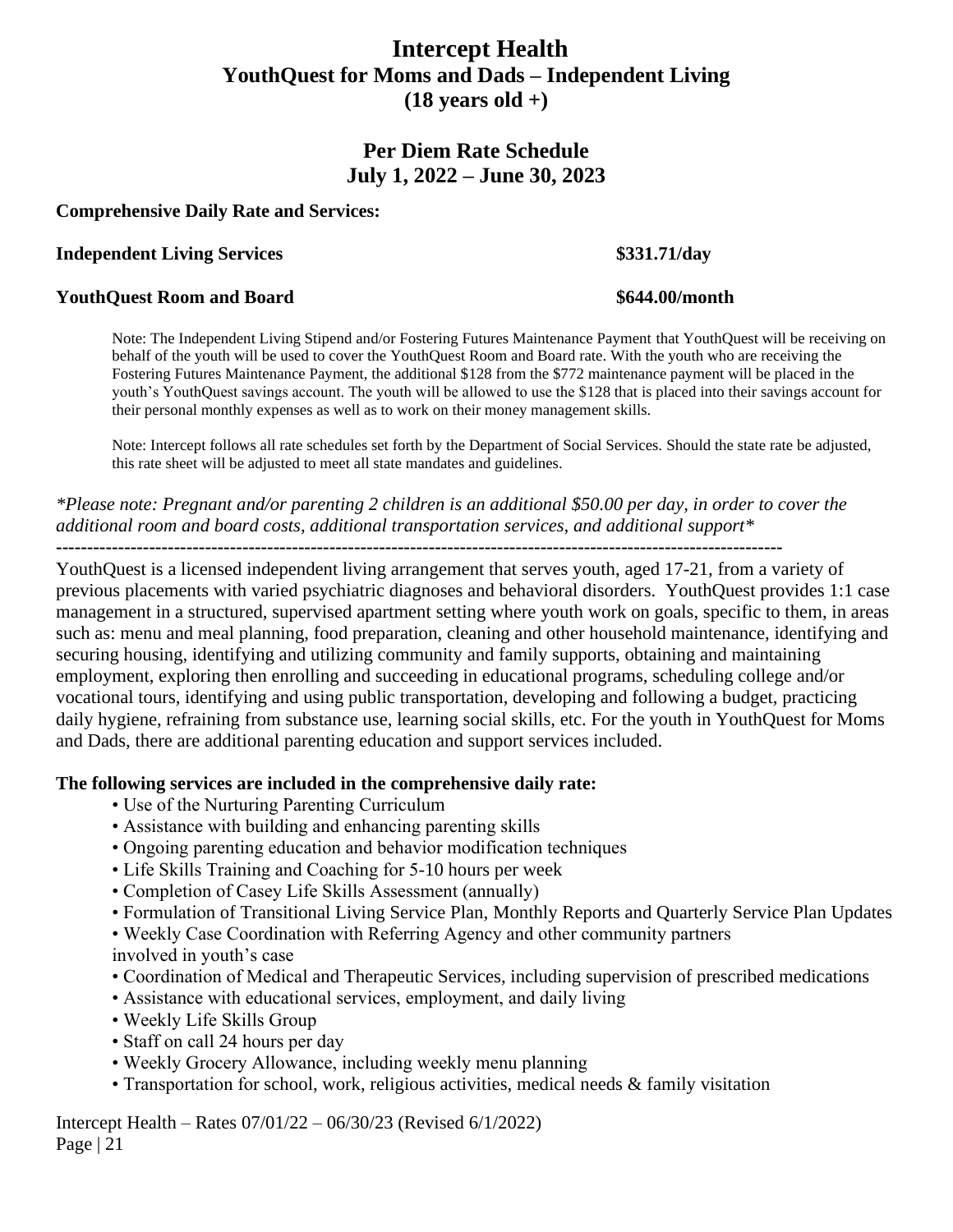# **Intercept Health YouthQuest Independent Living (18 years old +)**

# **Per Diem Rate Schedule July 1, 2022 – June 30, 2023**

#### **Comprehensive Daily Rate and Services:**

**Independent Living Services \$222.04/day**

#### **YouthQuest Room and Board \$644.00/month**

Note: The Independent Living Stipend and/or Fostering Futures Maintenance Payment that YouthQuest will be receiving on behalf of the youth will be used to cover the YouthQuest Room and Board rate. With the youth who are receiving the Fostering Futures Maintenance Payment, the additional \$128 from the \$772 maintenance payment will be placed in the youth's YouthQuest savings account. The youth will be allowed to use the \$128 that is placed into their savings account for their personal monthly expenses as well as to work on their money management skills.

Note: Intercept follows all rate schedules set forth by the Department of Social Services. Should the state rate be adjusted, this rate sheet will be adjusted to meet all state mandates and guidelines.

**---------------------------------------------------------------------------------------------------------------------**

YouthQuest is a licensed independent living arrangement that serves youth, aged 17-21, from a variety of previous placements with varied psychiatric diagnoses and behavioral disorders. YouthQuest provides 1:1 case management in a structured, supervised apartment setting where youth work on goals, specific to them, in areas such as: menu and meal planning, food preparation, cleaning and other household maintenance, identifying and securing housing, identifying and utilizing community and family supports, obtaining and maintaining employment, exploring then enrolling and succeeding in educational programs, scheduling college and/or vocational tours, identifying and using public transportation, developing and following a budget, practicing daily hygiene, refraining from substance use, learning social skills, etc. For the youth in YouthQuest for Moms and Dads, there are additional parenting education and support services included.

#### **The following services are included in the comprehensive daily rate:**

- Life Skills Training and Coaching for 5-10 hours per week
- Completion of Casey Life Skills Assessment (annually)
- Formulation of Transitional Living Service Plan
- Formulation of Monthly Reports and Quarterly Service Plan Updates

• Weekly Case Coordination with Referring Agency and other community partners involved in youth's case

- Coordination of Medical Services, including supervision of prescribed medications
- Coordination of Therapeutic Services
- Assistance with educational services, employment, and daily living
- Weekly Life Skills Group
- Staff on call 24 hours per day
- Weekly Grocery Allowance, including weekly menu planning
- Transportation for school, work, religious activities, medical needs, and family visitation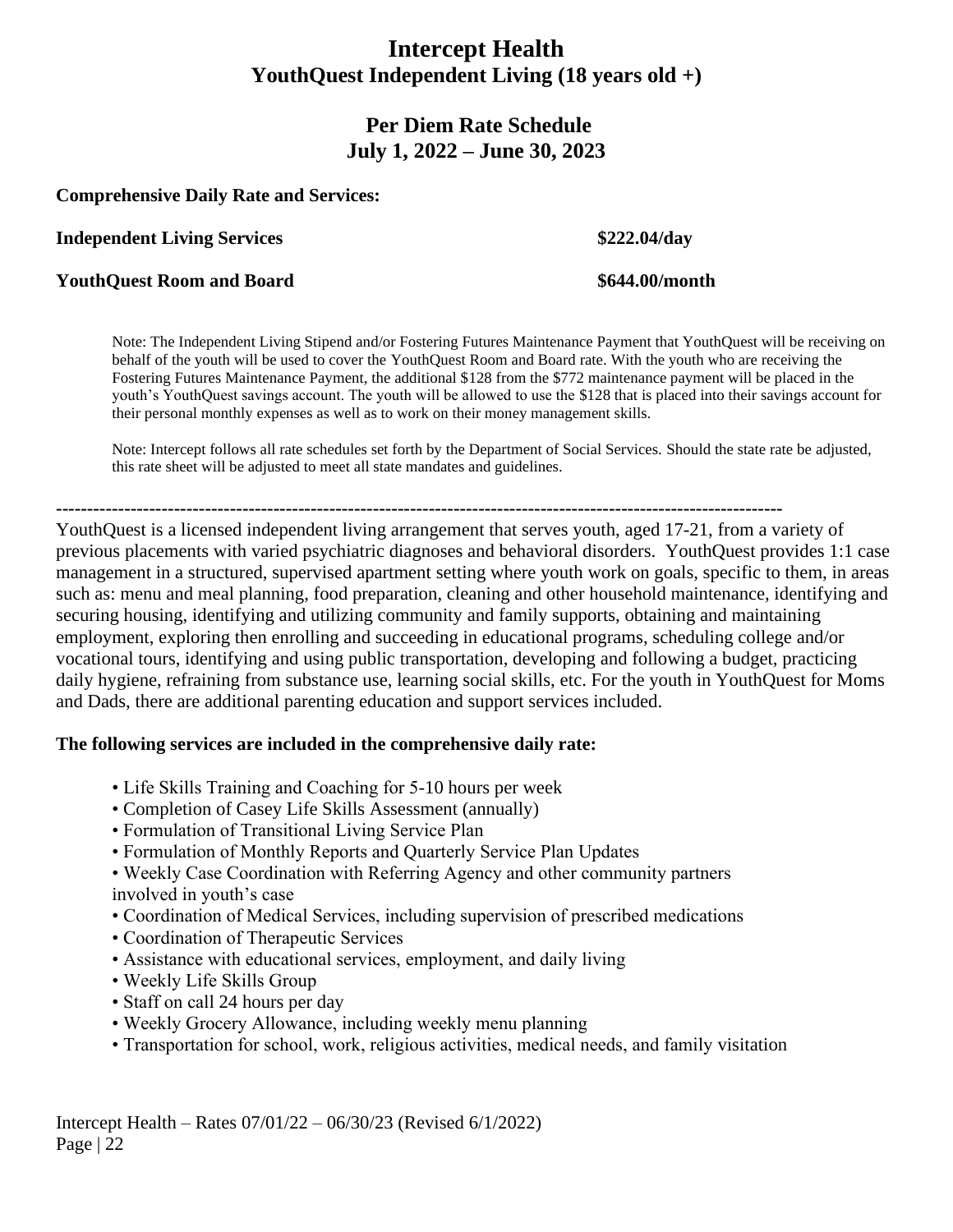# **Intercept Health Community Based Services Rate Schedules July 1, 2022 – June 30, 2023**

#### **Service Rates:**

|                     | Intensive In-Home Services <sup>1</sup>                                       | \$67.50 / Hour                                                                  |  |
|---------------------|-------------------------------------------------------------------------------|---------------------------------------------------------------------------------|--|
|                     | Supportive In-home Services                                                   | \$67.50 / Hour                                                                  |  |
|                     | Mental Health Skill-Building <sup>1,2,4</sup>                                 | \$102.38 per Unit for Urban localities<br>\$93.38 per Unit for Rural localities |  |
|                     | <b>Parent Coaching</b>                                                        | \$60.00/per hour                                                                |  |
|                     | Therapeutic Day Treatment <sup>1,3</sup>                                      | \$41.10 per Unit                                                                |  |
|                     | Raising Our Children: Home Based Parent Counseling                            | \$78.00 per hour                                                                |  |
|                     | S.T.A.Y.                                                                      | \$72.10 per hour                                                                |  |
|                     | Psychiatric Stabilization (1:1)<br>Provided by LMHP<br>Provided by QMHP (A/C) | \$48.30 per 15 minutes<br>\$40.23 per 15 minutes                                |  |
|                     | Psychiatric Stabilization (2:1)<br>Provided by LMHP / QMHP (A/C/E)            | \$85.83 per 15 minutes                                                          |  |
|                     | 360° Transitional Solutions                                                   |                                                                                 |  |
|                     | 360° Therapeutic Aide                                                         | \$52.79 per hour                                                                |  |
|                     | 360° Emergency Aide                                                           | \$54.37 per hour                                                                |  |
|                     | 360° Transportation – Local Rate (less than 20 miles)                         | \$36.05 each way                                                                |  |
|                     | 360° Transportation – Distance Rate (20 miles $\&$ over)                      | \$1.80 per mile                                                                 |  |
| <b>ABA Services</b> |                                                                               |                                                                                 |  |
|                     | Initial Behavior Assessment <sup>1,5</sup><br>Provided by BCBA                | \$46.63 per 15 minutes                                                          |  |

Provided by BCaBA \$23.48 per 15 minutes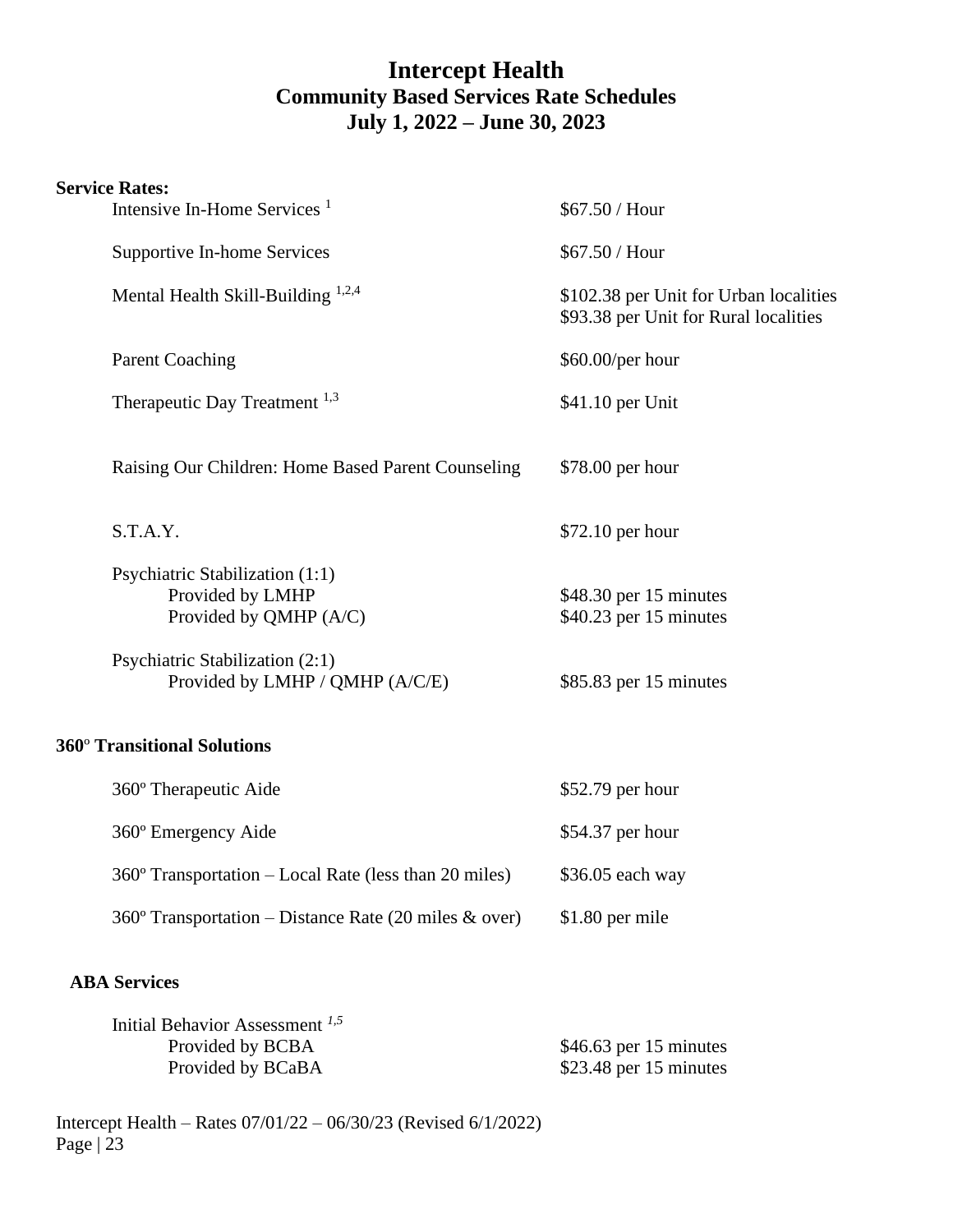| Direct ABA Services $(1:1)^{1,5}$                                |                                   |
|------------------------------------------------------------------|-----------------------------------|
| Provided by BCBA                                                 | \$46.63 per 15 minutes            |
| Provided by BCaBA                                                | \$23.48 per 15 minutes            |
| Provided by RBT                                                  | $$25.00$ per 15 minutes           |
|                                                                  |                                   |
| Supervision/Program Development/Parent Training <sup>1,5</sup>   |                                   |
| Provided by BCBA                                                 | $$46.63$ per 15 minutes           |
| Provided by BCaBA                                                | \$23.48 per 15 minutes            |
|                                                                  |                                   |
| Group ABA Services $(2-8 \text{ clients})^{1,5}$                 | \$17.50 per 15 minutes per client |
|                                                                  |                                   |
| Care Coordination <sup>1</sup>                                   |                                   |
| Provided by BCBA                                                 | $$46.63$ per 15 minutes           |
| Provided by BCaBA                                                | $$23.48$ per 15 minutes           |
|                                                                  |                                   |
|                                                                  |                                   |
| <b>ABA Coaching/Consulting</b>                                   |                                   |
| Provided by Tier 3 RBT/BCBA/BCaBA                                | \$25 per 15 minutes               |
|                                                                  |                                   |
| Consultation and Supervision of ABA Services (by Licensed Staff) |                                   |
| Provided by BCBA                                                 | \$188 per hour                    |
| Provided by BCaBA                                                | \$125 per hour                    |
|                                                                  |                                   |
| RBT Support in group environment                                 | \$100 / hour with a minimum of    |
| (up to 4 clients)                                                | 6 hours per day                   |
|                                                                  |                                   |
| <b>Registered Behavior Technicians</b>                           | \$60.00 per hour                  |
| Registered Behavior Technician Supervision                       |                                   |
|                                                                  | \$125.00 per hour                 |

*Notes:*

*1 - Medicaid Reimbursable Service*

*2 - Unit is defined as 1-2.99 Hrs. Daily (1Unit), 3-4.99 hrs. (2 Units), 5-6.99 hrs. (3 Units), 7+ (4 Units)*

*3 - Unit is defined as 2-2.99 Hrs. Daily (1Unit), 3-4.99 hrs. (2 Units), 5+ (3 Units)*

*4 - Reimbursement rate is county specific (Rural vs. Urban)*

*5 – Commercial insurance reimbursable service*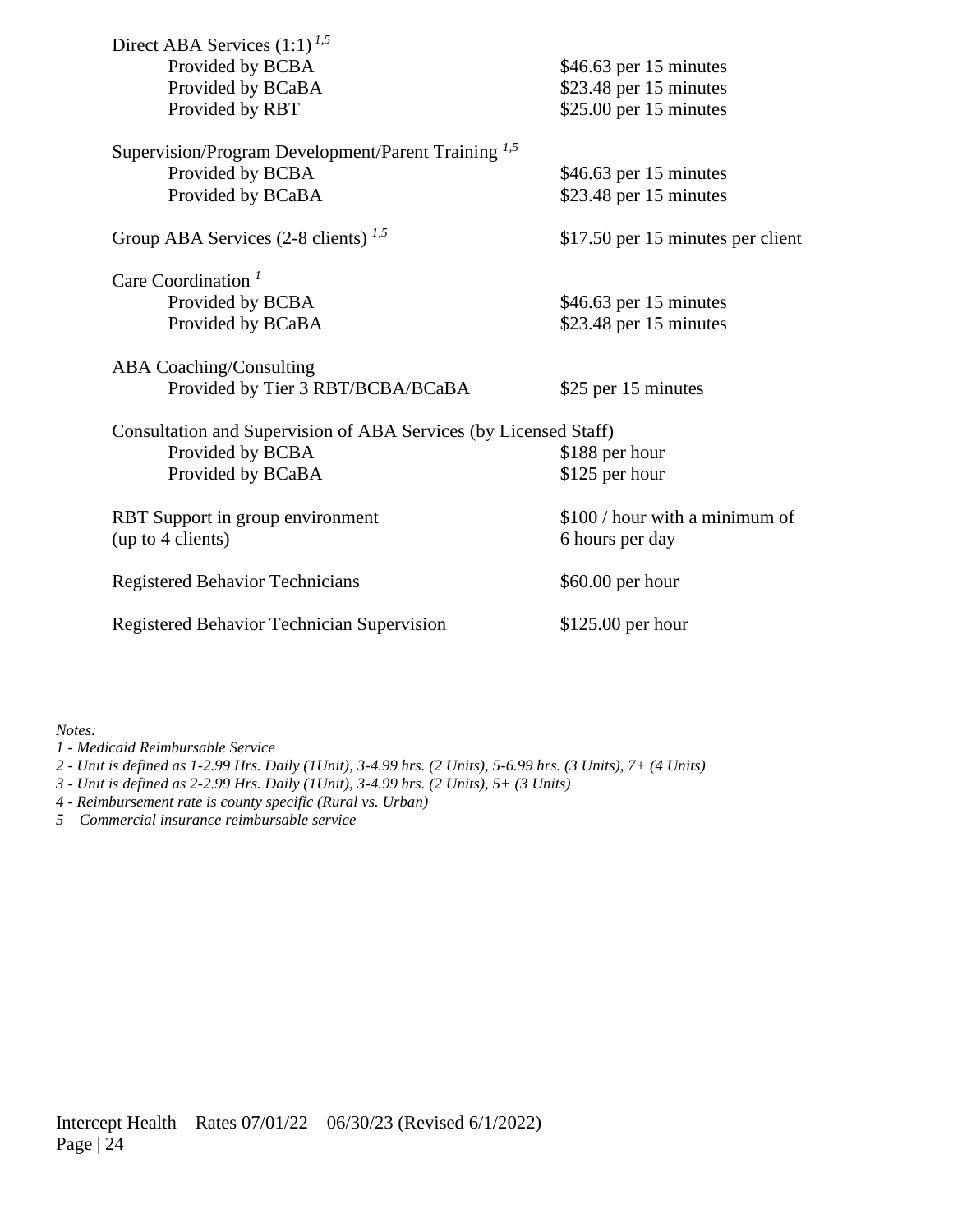# **Intercept Health Community Based Services Descriptions July 1, 2022 – June 30, 2023**

**Intensive In-Home Services -** Services for children/adolescents under the age of 21. Services are intensive, time-limited interventions provided typically but not solely in the residence of a child who is at-risk of being moved into an out of home placement or who is being transitioned to the home from an out of home placement due to documented clinical needs of the child. These services provide crisis treatment, individual and family counseling and communication skills (e.g. counseling to asset the child and his parent to understand and practice appropriate problem-solving, anger management, and interpersonal interactions, etc.) and coordination with other required services. Services also included 24-hour emergency response.

**Supportive In-home Services -** Support and other structured services provided to strengthen individual skills and or provide environmental supports for individuals with behavioral/mental health problems. Services are based on the needs of the individual and include training and assistance. Services include Supportive In-home non- licensed service.

**Mental Health Skill-Building Service -** A training service for individuals with significant psychiatric functional limitations. Services are designed to train individuals in functions skills and appropriate behavior related to the individual's health and safety, activities of daily living and use of community resources, assistance with medication management and monitoring health, nutrition and physical condition. These services are intended to enable individual with significant mental illness to achieve and maintain community stability and independence in the most appropriate, least restrictive environment.

**Psychiatric Stabilization:** Intercept's Psychiatric Stabilization Services are short-term, direct mental health care to non-hospitalized individuals who recently experienced acute psychiatric symptoms or behavioral symptoms that place their home, school, or program placement at risk. The goals are to avert hospitalization or re-hospitalization; provide normative environments with a high assurance of safety; stabilize the individual's home, school, or program placement; and mobilize both referrals for necessary treatment post discharge as well as resources through natural supports. While admitted to the program, individuals will participate in crisis/safety planning, treatment planning, individual and family counseling, and symptom and behavior management. Staff who provide Psychiatric Stabilization services use a trauma informed care approach.

**360º Transitional Solutions-** Community based programming providing evidence-based therapeutic interventions. *Services include:* 

• *360° Therapeutic Aide* – One to one support for clients in the community and daycare/school setting. A Behavioral Assessment will be completed upon initiation to include observation, documentation review and interviews with members of the treatment team to help identify goals for the Behavioral Plan. A Behavioral Plan will detail the Goals, Objectives and Interventions to be implemented to address the identified problems areas inhibiting the client's stability and success. Staff are trained in ABA strategies, trauma-informed care, PBIS and resiliency theory.

School-based TA staff will provide up to 19 days of additional therapeutic services during school identified holidays and non-educational days, referred to as Enrichment Days at no additional cost. Enrichment days will promote critical thinking and problem-solving skills, improve student's ability to concentrate, and make learning more meaningful, valuable, and rewarding. Services can be provided 1:1 or 1:2 depending on the client's needs. Clients demonstrating emotional gains and receiving a 1:1 can transition to a 1:2 or a lower level of care.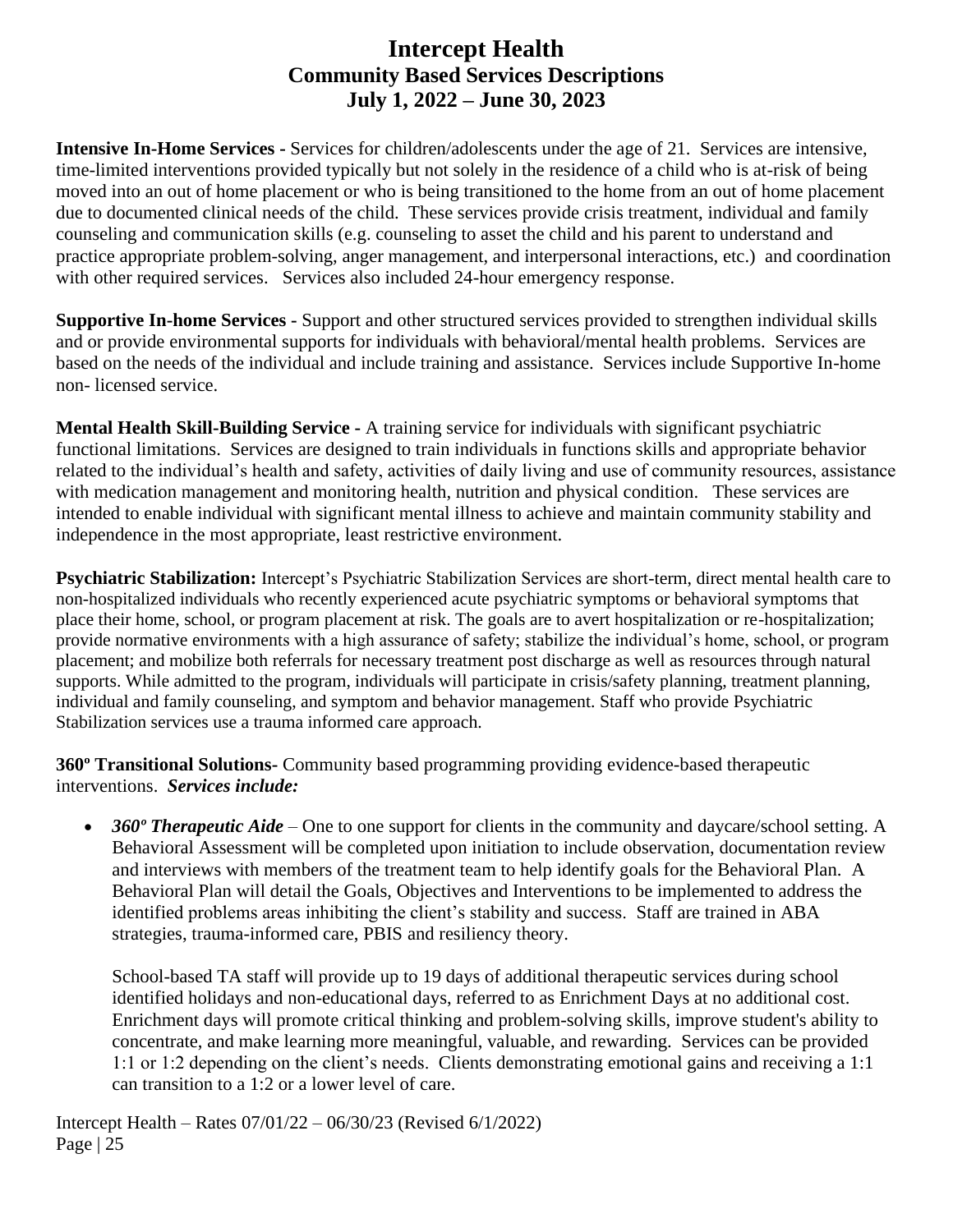- *360º Emergency Aide*: Emergency Aides are dispatched on short notice to provide adequate supervision for children/adolescents needing assistance for up to 30 days. Full 24-hour supervision is also available. Additional Aides may be utilized for children/adolescents who may exhibit highly aggressive behaviors.
- *360º Transportation (Local and Distant) –* Local and Distant Transportation is provided by drivers trained in trauma-informed care and behavioral de-escalation (Ukeru/Crisis Wave). Local transportation can be provided for any type of situation within a 20-mile range. Distant cases are over 20 miles with out-of-state transportation available. Secure transports provide a non-intrusive approach for children/adolescents with aggressive behaviors. Emergency Aide(s) may be used when additional support is needed during distant trips.

**Raising Our Children (ROC) – Home Based Parent Counseling** focused on six core areas including nurturing and attachment; childcare and safety; health and nutrition; child growth and development; positive discipline; and parental and family resilience. ROC promotes a healthy parent-child relationship and utilizes the Nurturing Parenting Curriculum, an evidence-based program.

**Therapeutic Day Treatment:** Therapeutic Day Treatment (TDT) is school based counseling for at risk students exhibiting behavioral, emotional, or mental illness characteristics. TDT utilizes a Positive Behavioral Support model to identify, address and decrease problem behaviors and assist the student with optimal classroom behavior.

**Parent Coaching**: a prevention service that empowers caretakers with the knowledge and tools necessary to parent effectively and with confidence while maintaining a healthy, nurturing relationship with their child. Parent Coaching offers individualized approaches to teach caretakers parenting skills through an evidencedbased parenting curriculum. During home-based sessions, parenting specialists provide remedial review of curriculum information, model parenting skills, role-play parenting techniques with the caretaker, facilitate opportunities for caretakers to begin practicing healthy parenting strategies within their parent-child relationship, and tailor their intervention to meet the unique needs of each caretaker.

**S.T.A.Y.:** STAY is a home-based service that aims to keep families together by stabilizing the home placement of youth who are at high and/or imminent risk of being placed in a congregate care setting. Standing for Safety, Treatment, Action and You & Your Family, STAY is anchored in trauma-focused, evidenced-based training and interventions. STAY offers a team approach in meeting the behavioral health needs of youth and their families, recognizing each family member as an essential part of the team. STAY relies on a collaborative model to teach the skills necessary to thrive in the home, school, and community, including these four service areas:

- 
- Development of Individual and Family Protective Factors
- Safety Planning and Monitoring Trauma-Focused, Evidence-Based Parent Skill Training
	- Comprehensive Service Planning and Coordination

# **ABA Services:**

**Initial Behavior Assessment** – Completed by Board Certified Behavior Analyst or Board-Certified Assistance Behavior Analyst. Service is to determine appropriateness of ABA therapy and develop initial treatment plan. Includes direct and indirect assessment of client, interview with family members and other service providers, development of treatment plan, and determination of treatment frequency.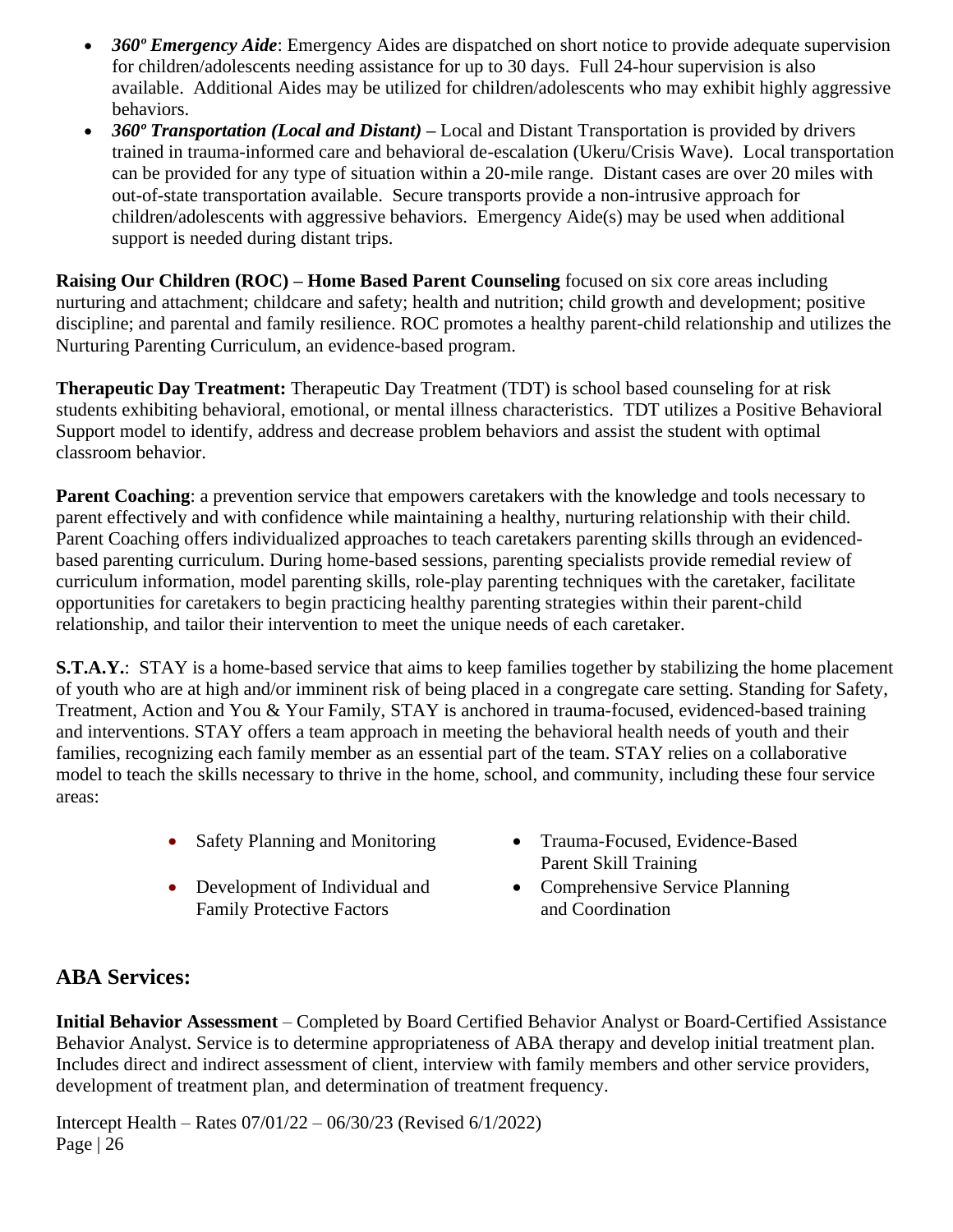**Direct Services by RBT/BT (1:1)** – Direct implementation of ABA treatment plan by a Registered Behavior Technician or ABA Behavior Tech.

**Supervision/Program Development/Parent Training by BCBA/BCaBA** – encompasses work completed by BCBA/BCaBA on an on-going basis for client, including supervision of RBT/BT (simultaneously with 1:1 or group services), ongoing program development and treatment plan updating, parent and caregiver training, and other required services such as direct observation and feedback. Occurs at 10-20% of direct service hours.

**Group Services by RBT/BT** – 1:2-1:4 services with one Registered Behavior Technician or ABA Behavior Tech and up to 4 clients working together on social skills, group skills, or other interventions best taught in a small group of same-aged participants.

**ABA Coaching and Consulting** – Designed for families who require in-depth coaching by experienced RBT or directly by BCBA/BCaBA. Not a direct service but provided directly to a family in their home or in the community.

**RBT Support in Group Environment** – Registered Behavior Technician support for up to 4 clients simultaneously in a group environment. Bundled with BCBA/BCaBA supervision and support.